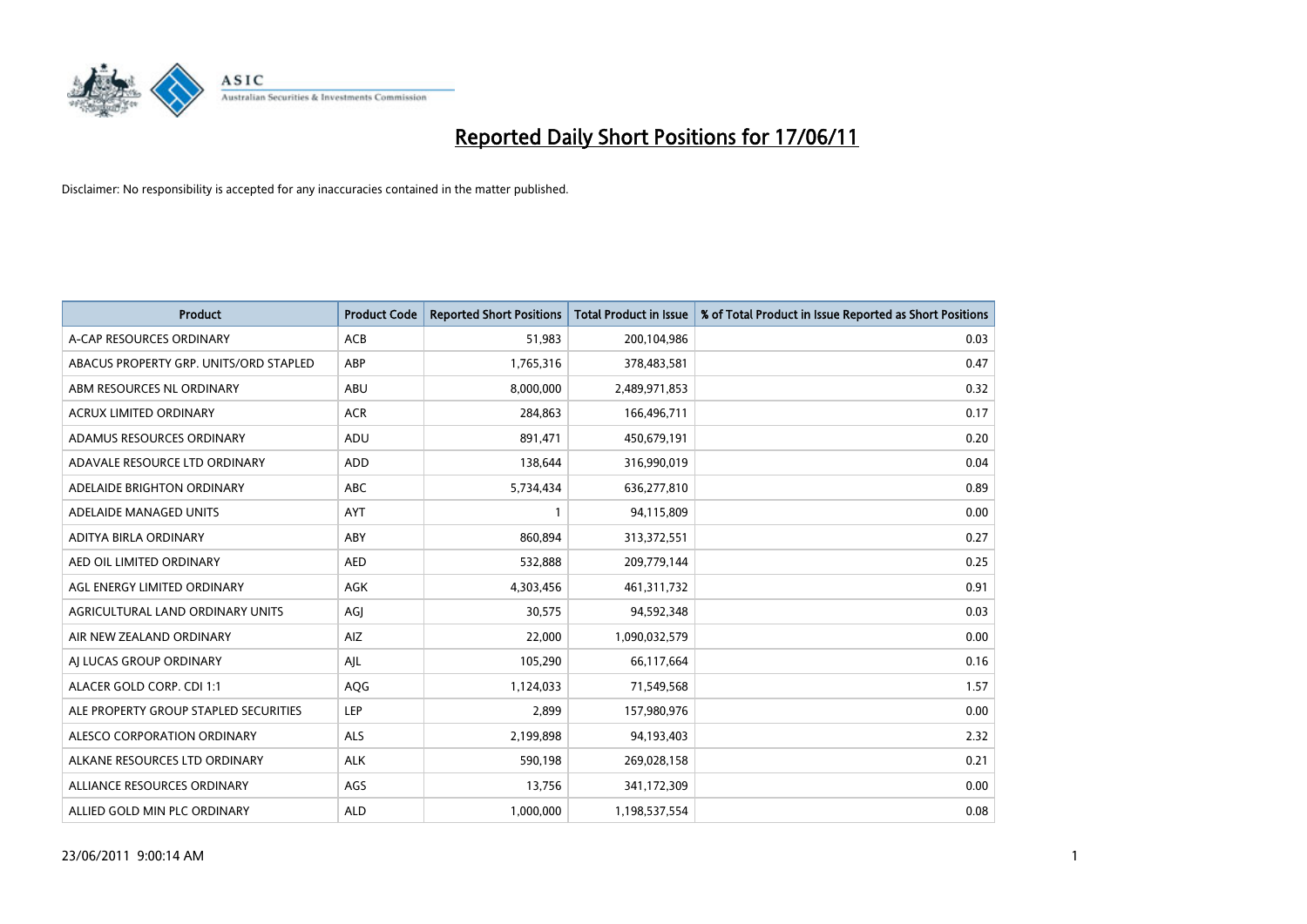

| <b>Product</b>                          | <b>Product Code</b> | <b>Reported Short Positions</b> | <b>Total Product in Issue</b> | % of Total Product in Issue Reported as Short Positions |
|-----------------------------------------|---------------------|---------------------------------|-------------------------------|---------------------------------------------------------|
| ALLMINE GROUP LTD ORDINARY              | <b>AZG</b>          | 29.742                          | 160,146,614                   | 0.02                                                    |
| ALTONA MINING LTD ORDINARY              | <b>AOH</b>          | 615,134                         | 472,133,029                   | 0.13                                                    |
| ALUMINA LIMITED ORDINARY                | <b>AWC</b>          | 27,056,892                      | 2,440,196,187                 | 1.10                                                    |
| AMADEUS ENERGY ORDINARY                 | AMU                 | 761,466                         | 300,288,855                   | 0.25                                                    |
| AMALGAMATED HOLDINGS ORDINARY           | AHD                 | 105,868                         | 157,461,063                   | 0.06                                                    |
| AMCOR LIMITED ORDINARY                  | <b>AMC</b>          | 9,240,129                       | 1,227,441,619                 | 0.74                                                    |
| AMP LIMITED ORDINARY                    | AMP                 | 11,384,297                      | 2,811,693,913                 | 0.38                                                    |
| AMPELLA MINING ORDINARY                 | <b>AMX</b>          | 883,128                         | 204,785,108                   | 0.42                                                    |
| ANSELL LIMITED ORDINARY                 | <b>ANN</b>          | 3,270,853                       | 133,011,550                   | 2.46                                                    |
| ANTARES ENERGY LTD ORDINARY             | <b>AZZ</b>          | 9,035                           | 275,974,167                   | 0.00                                                    |
| ANZ BANKING GRP LTD ORDINARY            | ANZ                 | 12,590,218                      | 2,597,231,242                 | 0.44                                                    |
| APA GROUP STAPLED SECURITIES            | <b>APA</b>          | 6,914,253                       | 556,193,951                   | 1.24                                                    |
| APEX MINERALS NL ORDINARY               | <b>AXM</b>          | 986,249                         | 5,550,243,713                 | 0.02                                                    |
| APN EUROPEAN RETAIL UNITS STAPLED SEC.  | <b>AEZ</b>          | 11,832                          | 544,910,660                   | 0.00                                                    |
| APN NEWS & MEDIA ORDINARY               | <b>APN</b>          | 23,473,502                      | 618,568,292                   | 3.81                                                    |
| AQUARIUS PLATINUM. ORDINARY             | AQP                 | 3,632,093                       | 470,070,802                   | 0.76                                                    |
| AQUILA RESOURCES ORDINARY               | <b>AQA</b>          | 4,132,114                       | 374,368,499                   | 1.11                                                    |
| ARAFURA RESOURCE LTD ORDINARY           | <b>ARU</b>          | 3,644,697                       | 367,980,342                   | 1.00                                                    |
| ARB CORPORATION ORDINARY                | <b>ARP</b>          | 8.600                           | 72,481,302                    | 0.00                                                    |
| ARDENT LEISURE GROUP STAPLED SECURITIES | AAD                 | 559.656                         | 318,147,978                   | 0.16                                                    |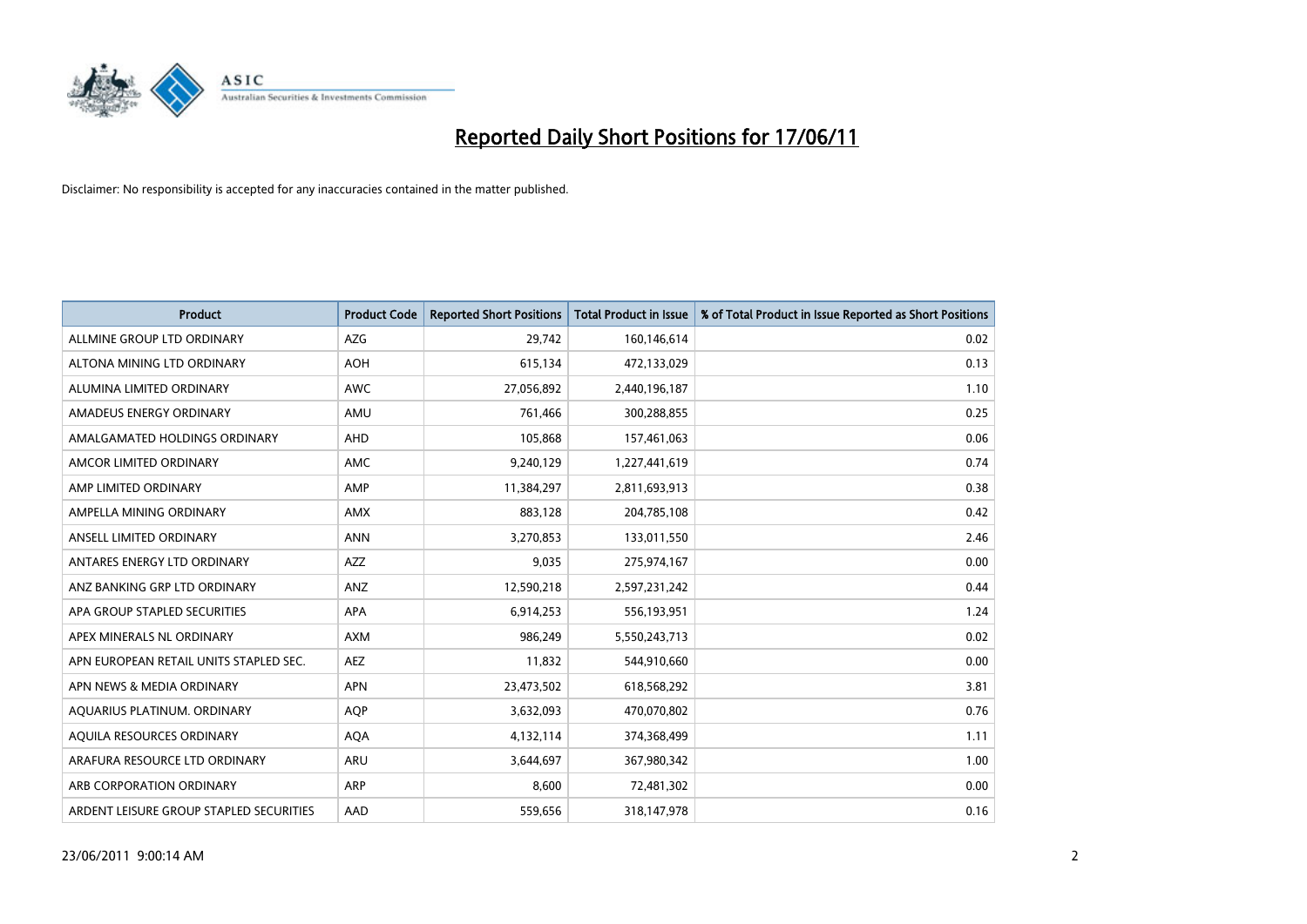

| <b>Product</b>                          | <b>Product Code</b> | <b>Reported Short Positions</b> | Total Product in Issue | % of Total Product in Issue Reported as Short Positions |
|-----------------------------------------|---------------------|---------------------------------|------------------------|---------------------------------------------------------|
| ARISTOCRAT LEISURE ORDINARY             | <b>ALL</b>          | 35,054,984                      | 536,480,307            | 6.53                                                    |
| ASCIANO LIMITED ORDINARY                | <b>AIO</b>          | 18,754,812                      | 2,926,103,883          | 0.64                                                    |
| ASG GROUP LIMITED ORDINARY              | <b>ASZ</b>          | 95.050                          | 169,117,796            | 0.05                                                    |
| ASPEN GROUP ORD/UNITS STAPLED           | <b>APZ</b>          | 1,105,243                       | 579,826,041            | 0.18                                                    |
| ASPIRE MINING LTD ORDINARY              | <b>AKM</b>          | 235,655                         | 539,971,483            | 0.04                                                    |
| <b>ASTON RES LTD ORDINARY</b>           | <b>AZT</b>          | 558,140                         | 204,527,604            | 0.28                                                    |
| ASTRO JAP PROP GROUP STAPLED SECURITIES | AJA                 | 32,877                          | 58,445,002             | 0.06                                                    |
| ASX LIMITED ORDINARY                    | <b>ASX</b>          | 1,813,794                       | 175,136,729            | 1.03                                                    |
| ATLANTIC LIMITED ORDINARY               | ATI                 | 24,694                          | 113,601,916            | 0.02                                                    |
| ATLAS IRON LIMITED ORDINARY             | <b>AGO</b>          | 3,643,772                       | 825,876,142            | 0.42                                                    |
| AURORA OIL & GAS ORDINARY               | <b>AUT</b>          | 5,683,727                       | 409,865,343            | 1.38                                                    |
| AUSDRILL LIMITED ORDINARY               | <b>ASL</b>          | 792,019                         | 301,452,517            | 0.26                                                    |
| AUSENCO LIMITED ORDINARY                | <b>AAX</b>          | 3,356,169                       | 122,987,022            | 2.73                                                    |
| <b>AUSTAL LIMITED ORDINARY</b>          | ASB                 | 208,733                         | 188,069,638            | 0.12                                                    |
| <b>AUSTAR UNITED ORDINARY</b>           | <b>AUN</b>          | 3,604,697                       | 1,271,505,737          | 0.28                                                    |
| AUSTBROKERS HOLDINGS ORDINARY           | <b>AUB</b>          | 1,636                           | 54,658,736             | 0.00                                                    |
| AUSTIN ENGINEERING ORDINARY             | ANG                 | 106,727                         | 71,714,403             | 0.15                                                    |
| <b>AUSTRALAND ASSETS ASSETS</b>         | AAZPB               | 1,168                           | 2,750,000              | 0.04                                                    |
| AUSTRALAND PROPERTY STAPLED SECURITY    | <b>ALZ</b>          | 1,102,934                       | 576,846,597            | 0.18                                                    |
| AUSTRALIAN AGRICULT. ORDINARY           | AAC                 | 1,401,240                       | 311,968,824            | 0.45                                                    |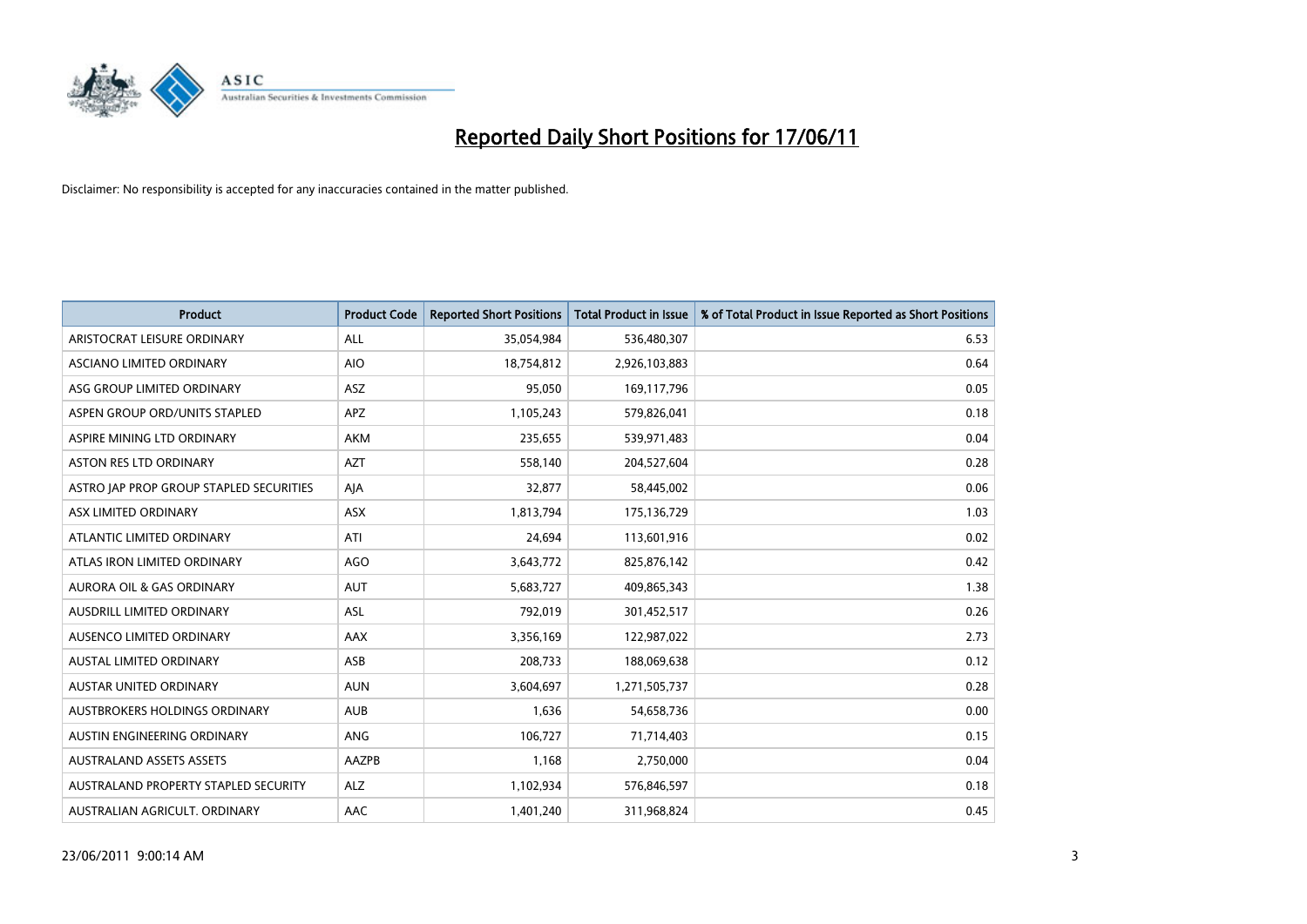

| <b>Product</b>                      | <b>Product Code</b> | <b>Reported Short Positions</b> | <b>Total Product in Issue</b> | % of Total Product in Issue Reported as Short Positions |
|-------------------------------------|---------------------|---------------------------------|-------------------------------|---------------------------------------------------------|
| <b>AUSTRALIAN EDUCATION UNITS</b>   | <b>AEU</b>          | 625,000                         | 175,465,397                   | 0.36                                                    |
| AUSTRALIAN INFRASTR. UNITS/ORDINARY | <b>AIX</b>          | 1,955,887                       | 620,733,944                   | 0.31                                                    |
| AUSTRALIAN MINES LTD ORDINARY       | <b>AUZ</b>          | 1,400,000                       | 576,910,315                   | 0.24                                                    |
| AUSTRALIAN PHARM. ORDINARY          | API                 | 794,541                         | 488,115,883                   | 0.15                                                    |
| AUTOMOTIVE HOLDINGS ORDINARY        | <b>AHE</b>          | 336,130                         | 260,345,713                   | 0.13                                                    |
| AVEXA LIMITED ORDINARY              | <b>AVX</b>          | 243,657                         | 847,688,779                   | 0.03                                                    |
| AWE LIMITED ORDINARY                | <b>AWE</b>          | 1,876,691                       | 521,871,941                   | 0.36                                                    |
| AZUMAH RESOURCES ORDINARY           | <b>AZM</b>          | 321,296                         | 281,650,355                   | 0.11                                                    |
| <b>BANDANNA ENERGY ORDINARY</b>     | <b>BND</b>          | 1,094,208                       | 427,175,482                   | 0.25                                                    |
| BANK OF QUEENSLAND. ORDINARY        | <b>BOO</b>          | 3,937,637                       | 225,369,547                   | 1.75                                                    |
| <b>BANNERMAN RESOURCES ORDINARY</b> | <b>BMN</b>          | 134,363                         | 234,435,934                   | 0.05                                                    |
| <b>BASE RES LIMITED ORDINARY</b>    | <b>BSE</b>          | 147,465                         | 165,341,114                   | 0.09                                                    |
| BATHURST RESOURCES ORDINARY         | <b>BTU</b>          | 6,507,123                       | 666,141,330                   | 0.98                                                    |
| <b>BC IRON LIMITED ORDINARY</b>     | <b>BCI</b>          | 217,966                         | 94,381,000                    | 0.23                                                    |
| BEACH ENERGY LIMITED ORDINARY       | <b>BPT</b>          | 3,362,800                       | 1,102,788,311                 | 0.29                                                    |
| BEADELL RESOURCE LTD ORDINARY       | <b>BDR</b>          | 5,096,907                       | 622,372,828                   | 0.81                                                    |
| BENDIGO AND ADELAIDE ORDINARY       | <b>BEN</b>          | 6,683,639                       | 360,282,697                   | 1.84                                                    |
| BERKELEY RESOURCES ORDINARY         | <b>BKY</b>          | 850,702                         | 174,298,273                   | 0.47                                                    |
| BETASHARES ASX RES ETF UNITS        | <b>ORE</b>          | 158,220                         | 4,519,432                     | 3.50                                                    |
| BHP BILLITON LIMITED ORDINARY       | <b>BHP</b>          | 35,189,209                      | 3,209,181,688                 | 1.06                                                    |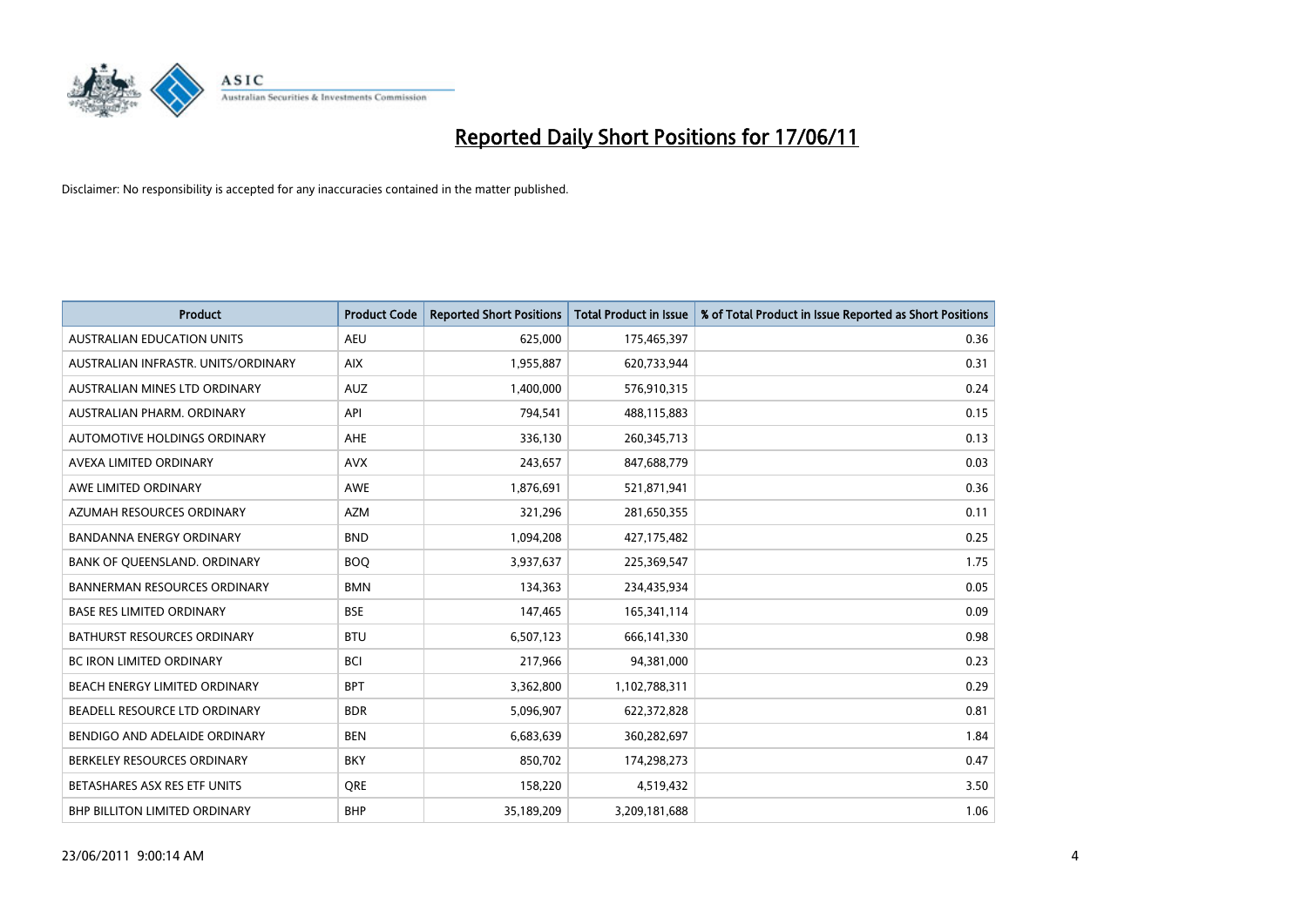

| <b>Product</b>                       | <b>Product Code</b> | <b>Reported Short Positions</b> | <b>Total Product in Issue</b> | % of Total Product in Issue Reported as Short Positions |
|--------------------------------------|---------------------|---------------------------------|-------------------------------|---------------------------------------------------------|
| <b>BILLABONG ORDINARY</b>            | <b>BBG</b>          | 14,707,120                      | 254,037,587                   | 5.77                                                    |
| <b>BIOTA HOLDINGS ORDINARY</b>       | <b>BTA</b>          | 2,298,281                       | 181,417,556                   | 1.27                                                    |
| <b>BISALLOY STEEL ORDINARY</b>       | <b>BIS</b>          | 84.480                          | 216,455,965                   | 0.04                                                    |
| BKI INVESTMENT LTD ORDINARY          | <b>BKI</b>          | 508                             | 422,863,407                   | 0.00                                                    |
| <b>BLACKMORES LIMITED ORDINARY</b>   | <b>BKL</b>          | 9,800                           | 16,744,292                    | 0.06                                                    |
| <b>BLACKTHORN RESOURCES ORDINARY</b> | <b>BTR</b>          | 35,848                          | 122,918,000                   | 0.03                                                    |
| <b>BLUESCOPE STEEL LTD ORDINARY</b>  | <b>BSL</b>          | 50,513,388                      | 1,842,207,385                 | 2.74                                                    |
| <b>BOART LONGYEAR ORDINARY</b>       | <b>BLY</b>          | 6,164,009                       | 461,163,412                   | 1.35                                                    |
| <b>BOOM LOGISTICS ORDINARY</b>       | <b>BOL</b>          | 337,999                         | 461,500,712                   | 0.07                                                    |
| <b>BORAL LIMITED, ORDINARY</b>       | <b>BLD</b>          | 32,750,342                      | 729,925,990                   | 4.48                                                    |
| BOTSWANA METALS LTD ORDINARY         | <b>BML</b>          | 7,000                           | 143,717,013                   | 0.00                                                    |
| <b>BOUGAINVILLE COPPER ORDINARY</b>  | <b>BOC</b>          | 6,000                           | 401,062,500                   | 0.00                                                    |
| <b>BOW ENERGY LIMITED ORDINARY</b>   | <b>BOW</b>          | 4,521,243                       | 349,517,229                   | 1.28                                                    |
| <b>BRADKEN LIMITED ORDINARY</b>      | <b>BKN</b>          | 2,373,987                       | 161,532,428                   | 1.49                                                    |
| <b>BRAMBLES LIMITED ORDINARY</b>     | <b>BXB</b>          | 18,329,642                      | 1,479,367,454                 | 1.19                                                    |
| BREVILLE GROUP LTD ORDINARY          | <b>BRG</b>          | 3,739                           | 129,995,322                   | 0.00                                                    |
| <b>BRICKWORKS LIMITED ORDINARY</b>   | <b>BKW</b>          | 21,343                          | 147,567,333                   | 0.01                                                    |
| <b>BROCKMAN RESOURCES ORDINARY</b>   | <b>BRM</b>          | 164,363                         | 144,803,151                   | 0.11                                                    |
| BT INVESTMENT MNGMNT ORDINARY        | <b>BTT</b>          | 606,910                         | 160,000,000                   | 0.38                                                    |
| <b>BURU ENERGY ORDINARY</b>          | <b>BRU</b>          | 5,533,251                       | 182,840,549                   | 3.03                                                    |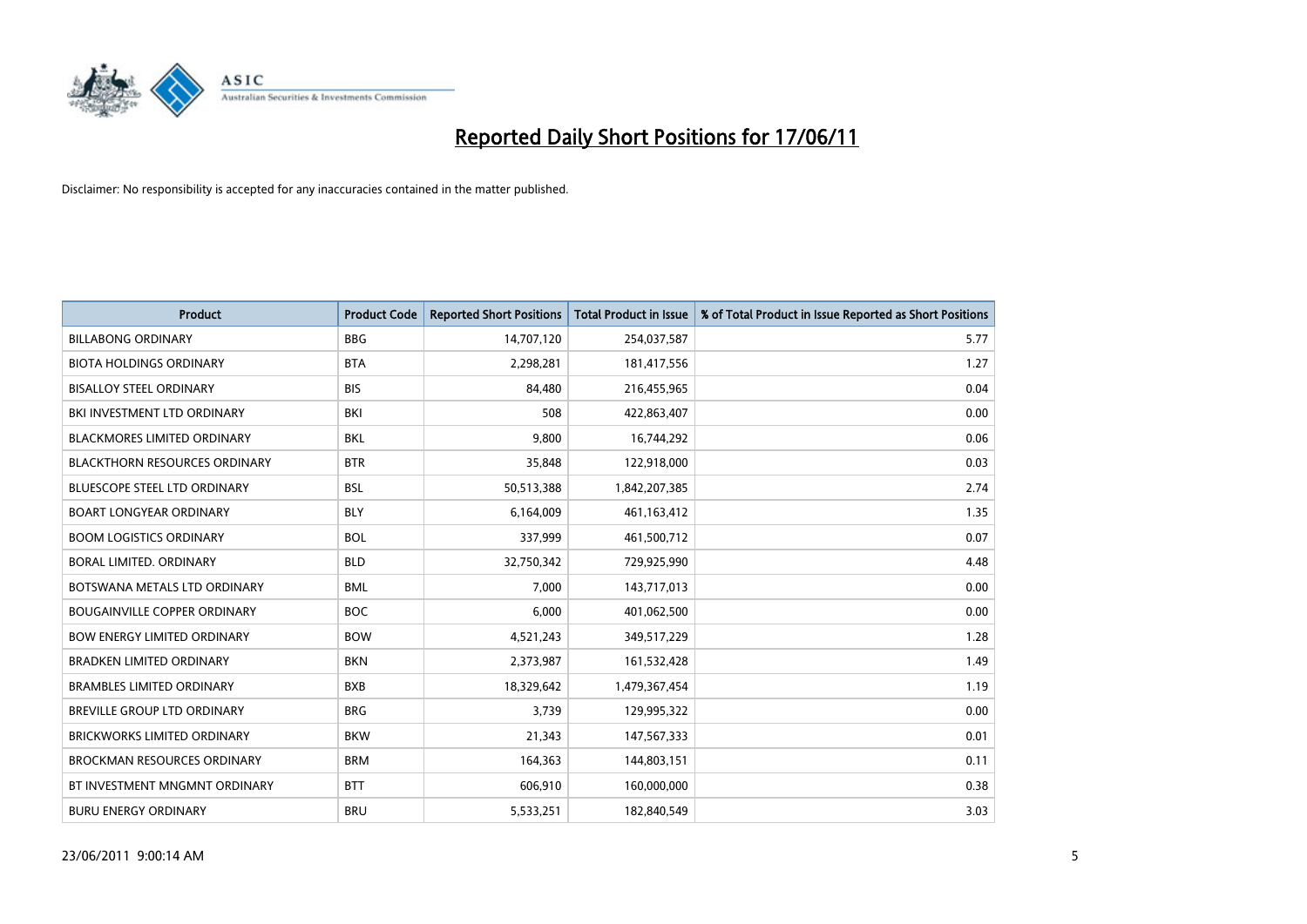

| <b>Product</b>                             | <b>Product Code</b> | <b>Reported Short Positions</b> | <b>Total Product in Issue</b> | % of Total Product in Issue Reported as Short Positions |
|--------------------------------------------|---------------------|---------------------------------|-------------------------------|---------------------------------------------------------|
| <b>BWP TRUST ORDINARY UNITS</b>            | <b>BWP</b>          | 1,901,856                       | 520,012,793                   | 0.36                                                    |
| CABCHARGE AUSTRALIA ORDINARY               | CAB                 | 1,100,133                       | 120,437,014                   | 0.89                                                    |
| CALTEX AUSTRALIA ORDINARY                  | <b>CTX</b>          | 6,858,740                       | 270,000,000                   | 2.53                                                    |
| CAMPBELL BROTHERS ORDINARY                 | <b>CPB</b>          | 192,716                         | 67,503,411                    | 0.27                                                    |
| CAPE LAMBERT RES LTD ORDINARY              | <b>CFE</b>          | 1,301,554                       | 571,849,603                   | 0.21                                                    |
| CARABELLA RES LTD ORDINARY                 | <b>CLR</b>          | 14,707                          | 81,626,580                    | 0.02                                                    |
| <b>CARBON ENERGY ORDINARY</b>              | <b>CNX</b>          | 1,608,419                       | 698,517,858                   | 0.21                                                    |
| CARDNO LIMITED ORDINARY                    | CDD                 | 15,932                          | 106,863,041                   | 0.02                                                    |
| CARNARVON PETROLEUM ORDINARY               | <b>CVN</b>          | 6,749,375                       | 687,820,634                   | 0.98                                                    |
| CARNEGIE WAVE ENERGY ORDINARY              | <b>CWE</b>          | 83,000                          | 899,087,627                   | 0.01                                                    |
| CARPATHIAN RESOURCES ORDINARY              | <b>CPN</b>          | 75,000                          | 265,533,501                   | 0.03                                                    |
| CARPENTARIA EXP. LTD ORDINARY              | CAP                 | 9,777                           | 98,741,301                    | 0.01                                                    |
| CARSALES.COM LTD ORDINARY                  | <b>CRZ</b>          | 8,599,072                       | 234,348,300                   | 3.67                                                    |
| CASH CONVERTERS ORD/DIV ACCESS             | CCV                 | 68,191                          | 379,761,025                   | 0.01                                                    |
| <b>CASPIAN OIL &amp; GAS ORDINARY</b>      | <b>CIG</b>          | 50,000                          | 1,331,500,513                 | 0.00                                                    |
| CATALPA RESOURCES ORDINARY                 | CAH                 | 829,215                         | 178,031,701                   | 0.45                                                    |
| <b>CEC GROUP LIMITED ORDINARY</b>          | <b>CEG</b>          | 1,750                           | 79,662,662                    | 0.00                                                    |
| <b>CELLNET GROUP ORDINARY</b>              | <b>CLT</b>          | 1,342                           | 61,286,754                    | 0.00                                                    |
| CENTRAL PETROLEUM ORDINARY                 | <b>CTP</b>          | 11,455                          | 982,298,842                   | 0.00                                                    |
| <b>CENTRO PROPERTIES UNITS/ORD STAPLED</b> | <b>CNP</b>          | 6,692                           | 972,414,514                   | 0.00                                                    |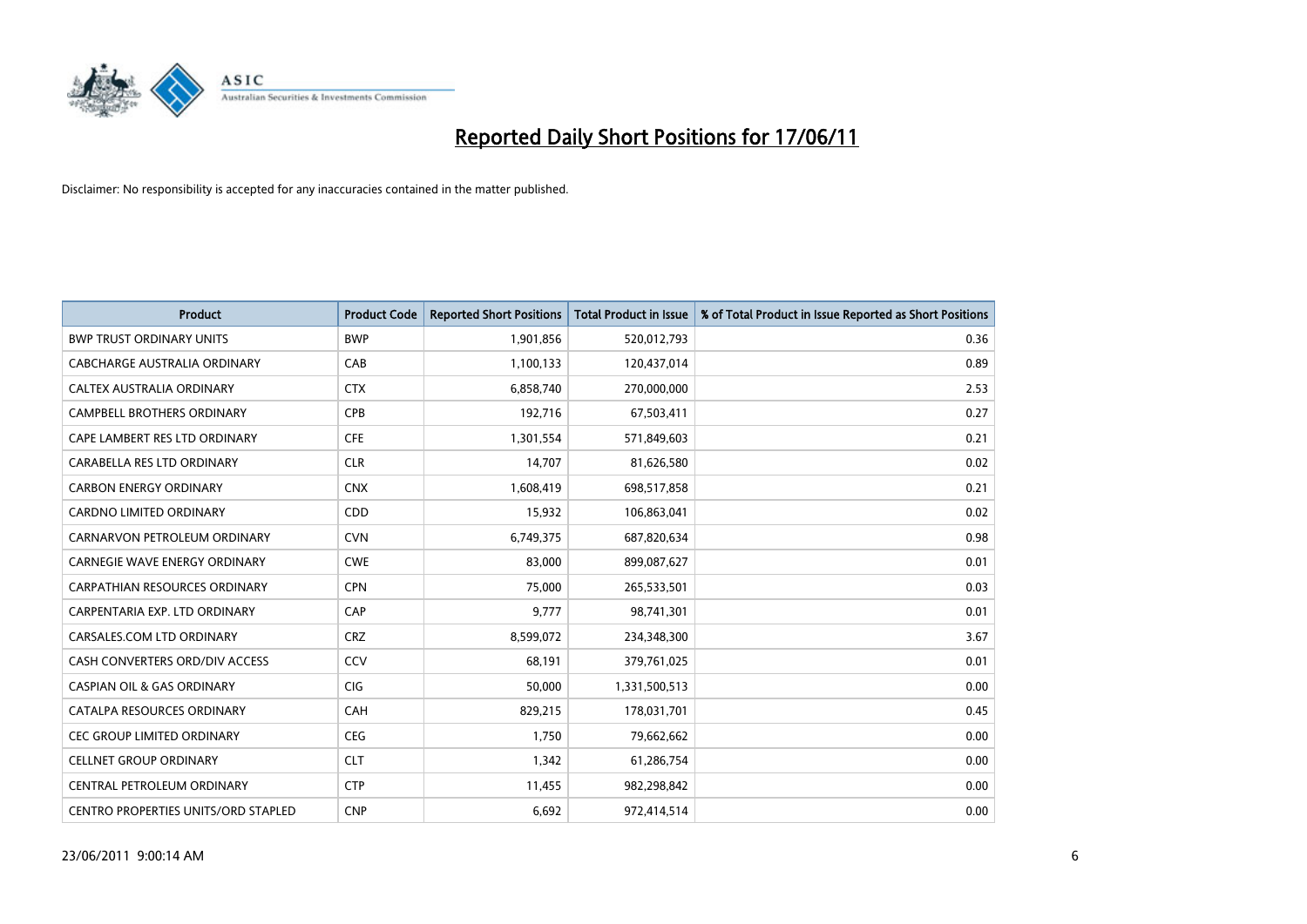

| <b>Product</b>                           | <b>Product Code</b> | <b>Reported Short Positions</b> | Total Product in Issue | % of Total Product in Issue Reported as Short Positions |
|------------------------------------------|---------------------|---------------------------------|------------------------|---------------------------------------------------------|
| CENTRO RETAIL GROUP STAPLED SECURITIES   | <b>CER</b>          | 1,879,677                       | 2,286,399,424          | 0.08                                                    |
| CERAMIC FUEL CELLS ORDINARY              | <b>CFU</b>          | 1,417,694                       | 1,201,353,566          | 0.11                                                    |
| <b>CFS RETAIL PROPERTY UNITS</b>         | <b>CFX</b>          | 41,200,906                      | 2,839,591,911          | 1.42                                                    |
| CGA MINING LIMITED ORDINARY              | <b>CGX</b>          | 238,800                         | 333,265,726            | 0.07                                                    |
| <b>CHALLENGER DIV.PRO. STAPLED UNITS</b> | <b>CDI</b>          | 97,881                          | 908,316,513            | 0.01                                                    |
| CHALLENGER INFRAST. STAPLED UNITS        | <b>CIF</b>          | 8,176                           | 316,223,785            | 0.00                                                    |
| <b>CHALLENGER LIMITED ORDINARY</b>       | CGF                 | 7,582,605                       | 498,608,162            | 1.51                                                    |
| CHANDLER MACLEOD LTD ORDINARY            | <b>CMG</b>          | 11,970                          | 463,971,344            | 0.00                                                    |
| CHARTER HALL GROUP STAPLED US PROHIBIT.  | <b>CHC</b>          | 2,645,921                       | 306,341,814            | 0.86                                                    |
| <b>CHARTER HALL OFFICE UNIT</b>          | CQO                 | 3,877,339                       | 493,319,730            | 0.78                                                    |
| <b>CHARTER HALL RETAIL UNITS</b>         | <b>CQR</b>          | 433,511                         | 305,200,723            | 0.13                                                    |
| CITIGOLD CORP LTD ORDINARY               | <b>CTO</b>          | 1,355,317                       | 1,105,078,301          | 0.12                                                    |
| <b>CLARIUS GRP LTD ORDINARY</b>          | <b>CND</b>          | 192,612                         | 88,128,815             | 0.22                                                    |
| <b>CLEAN SEAS TUNA ORDINARY</b>          | <b>CSS</b>          | 18,936                          | 480,829,414            | 0.00                                                    |
| CLINUVEL PHARMACEUT, ORDINARY            | CUV                 | 4,127                           | 30,381,706             | 0.01                                                    |
| <b>CLOUGH LIMITED ORDINARY</b>           | <b>CLO</b>          | 294,272                         | 769,801,269            | 0.04                                                    |
| <b>COAL &amp; ALLIED ORDINARY</b>        | <b>CNA</b>          | 28,516                          | 86,584,735             | 0.02                                                    |
| COAL OF AFRICA LTD ORDINARY              | <b>CZA</b>          | 553,412                         | 531,139,661            | 0.11                                                    |
| <b>COALSPUR MINES LTD ORDINARY</b>       | <b>CPL</b>          | 2,509,911                       | 532,215,816            | 0.47                                                    |
| <b>COALWORKS LIMITED ORDINARY</b>        | <b>CWK</b>          | 223.825                         | 149,088,955            | 0.15                                                    |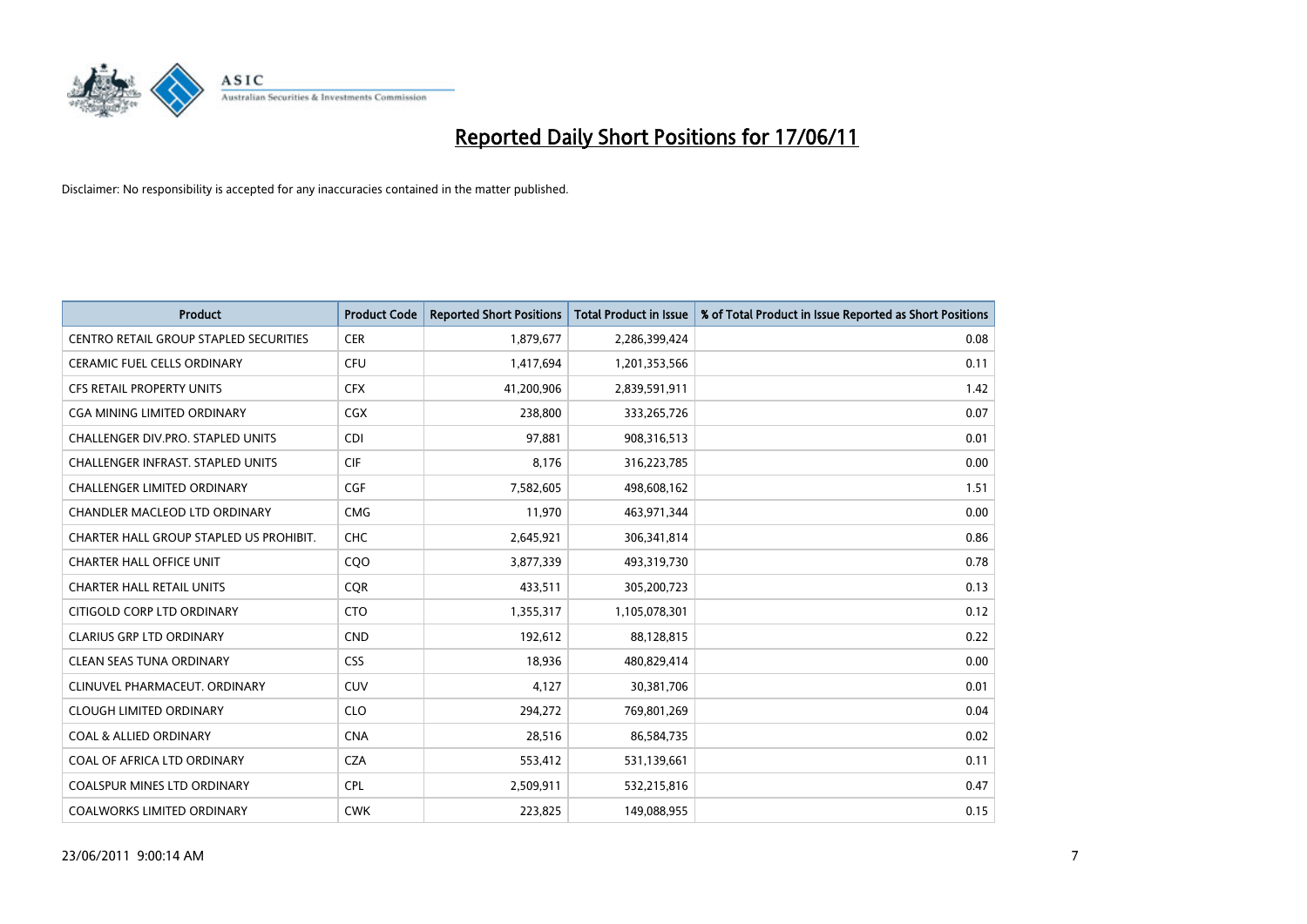

| <b>Product</b>                       | <b>Product Code</b> | <b>Reported Short Positions</b> | <b>Total Product in Issue</b> | % of Total Product in Issue Reported as Short Positions |
|--------------------------------------|---------------------|---------------------------------|-------------------------------|---------------------------------------------------------|
| COCA-COLA AMATIL ORDINARY            | <b>CCL</b>          | 5,218,193                       | 757,981,346                   | 0.65                                                    |
| COCHLEAR LIMITED ORDINARY            | COH                 | 1,467,751                       | 56,745,023                    | 2.56                                                    |
| <b>COCKATOO COAL ORDINARY</b>        | <b>COK</b>          | 10,698,714                      | 1,016,096,908                 | 1.04                                                    |
| <b>COFFEY INTERNATIONAL ORDINARY</b> | <b>COF</b>          | 125,260                         | 134,066,081                   | 0.10                                                    |
| <b>COKAL LTD ORDINARY</b>            | <b>CKA</b>          | 392,815                         | 128,495,735                   | 0.31                                                    |
| COMMONWEALTH BANK, ORDINARY          | <b>CBA</b>          | 13,896,176                      | 1,558,637,244                 | 0.85                                                    |
| COMMONWEALTH PROP ORDINARY UNITS     | <b>CPA</b>          | 44,129,984                      | 2,449,599,711                 | 1.80                                                    |
| <b>COMPASS RESOURCES ORDINARY</b>    | <b>CMR</b>          | 115,000                         | 147,402,920                   | 0.08                                                    |
| COMPUTERSHARE LTD ORDINARY           | CPU                 | 5,397,165                       | 555,664,059                   | 0.94                                                    |
| <b>CONNECTEAST GROUP STAPLED</b>     | <b>CEU</b>          | 22,058,095                      | 3,940,145,951                 | 0.57                                                    |
| CONQUEST MINING ORDINARY             | CQT                 | 545,916                         | 583,241,478                   | 0.08                                                    |
| CONSOLIDATED MEDIA, ORDINARY         | <b>CMI</b>          | 3,395,460                       | 561,834,996                   | 0.59                                                    |
| CONTANGO MICROCAP ORDINARY           | <b>CTN</b>          | 7,500                           | 146,423,793                   | 0.01                                                    |
| CONTINENTAL COAL LTD ORDINARY        | CCC                 | 729,225                         | 1,980,616,757                 | 0.04                                                    |
| <b>COOPER ENERGY LTD ORDINARY</b>    | COE                 | 105,952                         | 292,576,001                   | 0.04                                                    |
| <b>COPPER STRIKE LTD ORDINARY</b>    | <b>CSE</b>          | 714                             | 129,455,571                   | 0.00                                                    |
| <b>CORDLIFE LIMITED ORDINARY</b>     | CBB                 | 30,580                          | 145,360,920                   | 0.02                                                    |
| COUNT FINANCIAL ORDINARY             | COU                 | 830,006                         | 262,212,976                   | 0.33                                                    |
| <b>CREDIT CORP GROUP ORDINARY</b>    | <b>CCP</b>          | 11,857                          | 45,210,752                    | 0.03                                                    |
| <b>CRESCENT GOLD ORDINARY</b>        | <b>CRE</b>          | 120,000                         | 1,100,789,687                 | 0.01                                                    |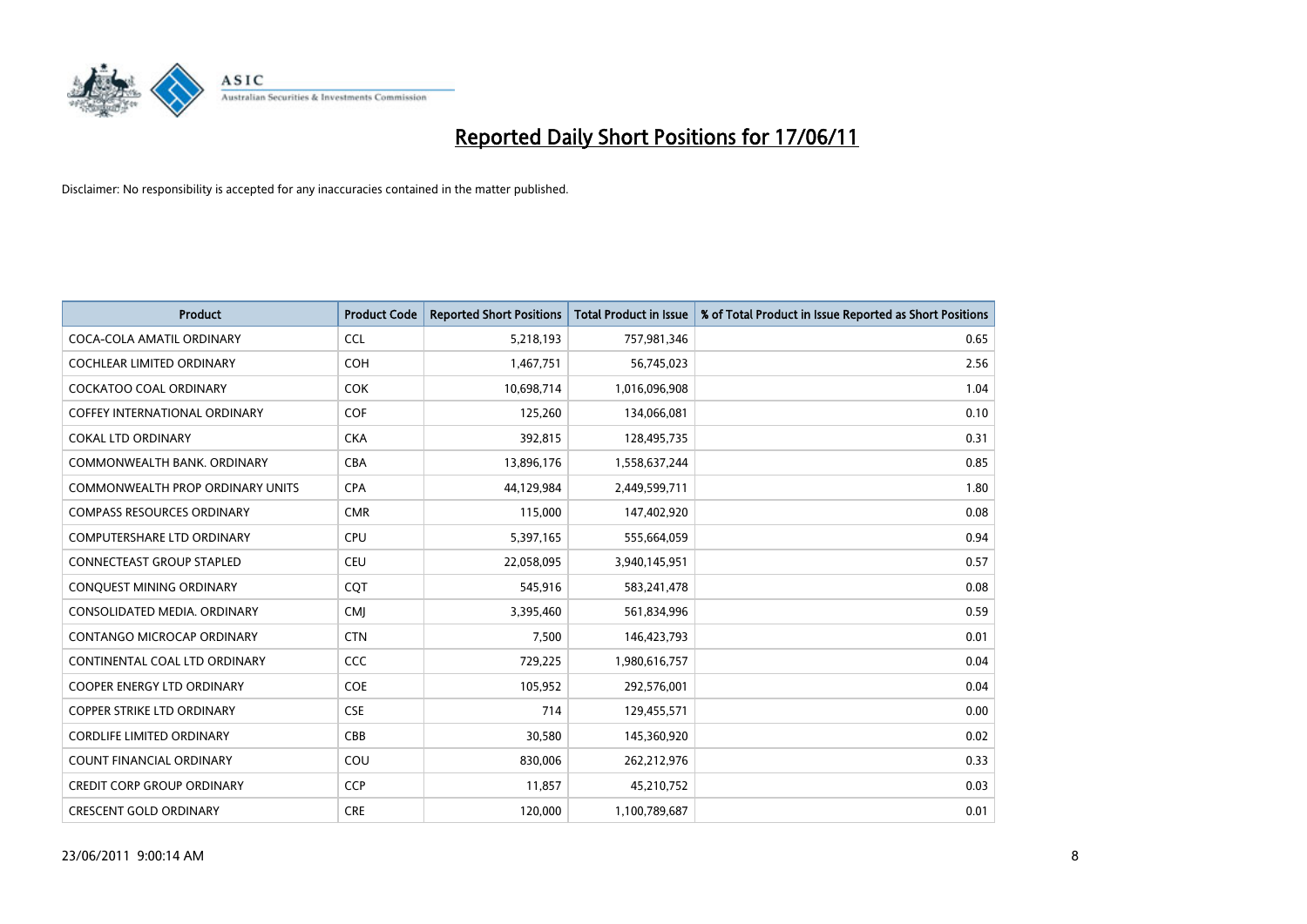

| <b>Product</b>                          | <b>Product Code</b> | <b>Reported Short Positions</b> | <b>Total Product in Issue</b> | % of Total Product in Issue Reported as Short Positions |
|-----------------------------------------|---------------------|---------------------------------|-------------------------------|---------------------------------------------------------|
| <b>CROMWELL PROP STAPLED SECURITIES</b> | <b>CMW</b>          | 1,475,263                       | 964,737,315                   | 0.16                                                    |
| CROWN LIMITED ORDINARY                  | <b>CWN</b>          | 3,914,947                       | 754,131,800                   | 0.50                                                    |
| <b>CSG LIMITED ORDINARY</b>             | CSV                 | 1,776,045                       | 282,567,499                   | 0.64                                                    |
| <b>CSL LIMITED ORDINARY</b>             | <b>CSL</b>          | 7,925,897                       | 529,396,133                   | 1.45                                                    |
| <b>CSR LIMITED ORDINARY</b>             | <b>CSR</b>          | 16,727,006                      | 506,000,315                   | 3.28                                                    |
| <b>CUDECO LIMITED ORDINARY</b>          | CDU                 | 740,126                         | 145,512,643                   | 0.48                                                    |
| <b>CUSTOMERS LIMITED ORDINARY</b>       | CUS                 | 428,817                         | 134,869,357                   | 0.32                                                    |
| DART ENERGY LTD ORDINARY                | <b>DTE</b>          | 3,304,453                       | 720,674,545                   | 0.44                                                    |
| DAVID JONES LIMITED ORDINARY            | <b>DIS</b>          | 34,927,028                      | 520,751,395                   | 6.69                                                    |
| DECMIL GROUP LIMITED ORDINARY           | <b>DCG</b>          | 62,888                          | 124,204,568                   | 0.05                                                    |
| DEEP YELLOW LIMITED ORDINARY            | <b>DYL</b>          | 76,669                          | 1,127,534,458                 | 0.01                                                    |
| DEVINE LIMITED ORDINARY                 | <b>DVN</b>          | 1,000                           | 634,918,223                   | 0.00                                                    |
| DEXUS PROPERTY GROUP STAPLED UNITS      | <b>DXS</b>          | 45,233,651                      | 4,839,024,176                 | 0.93                                                    |
| DISCOVERY METALS LTD ORDINARY           | <b>DML</b>          | 3,805,945                       | 437,114,481                   | 0.86                                                    |
| DOMINO PIZZA ENTERPR ORDINARY           | <b>DMP</b>          | 245,154                         | 68,407,674                    | 0.36                                                    |
| DOWNER EDI LIMITED ORDINARY             | <b>DOW</b>          | 5,549,346                       | 429,100,296                   | 1.28                                                    |
| DRAGON MINING LTD ORDINARY              | <b>DRA</b>          | 8,647                           | 75,170,613                    | 0.01                                                    |
| DUET GROUP STAPLED US PROHIBIT.         | <b>DUE</b>          | 2,312,937                       | 909,692,991                   | 0.24                                                    |
| DULUXGROUP LIMITED ORDINARY             | <b>DLX</b>          | 6,714,953                       | 367,456,259                   | 1.81                                                    |
| DWS ADVANCED ORDINARY                   | <b>DWS</b>          | 173,224                         | 132,362,763                   | 0.13                                                    |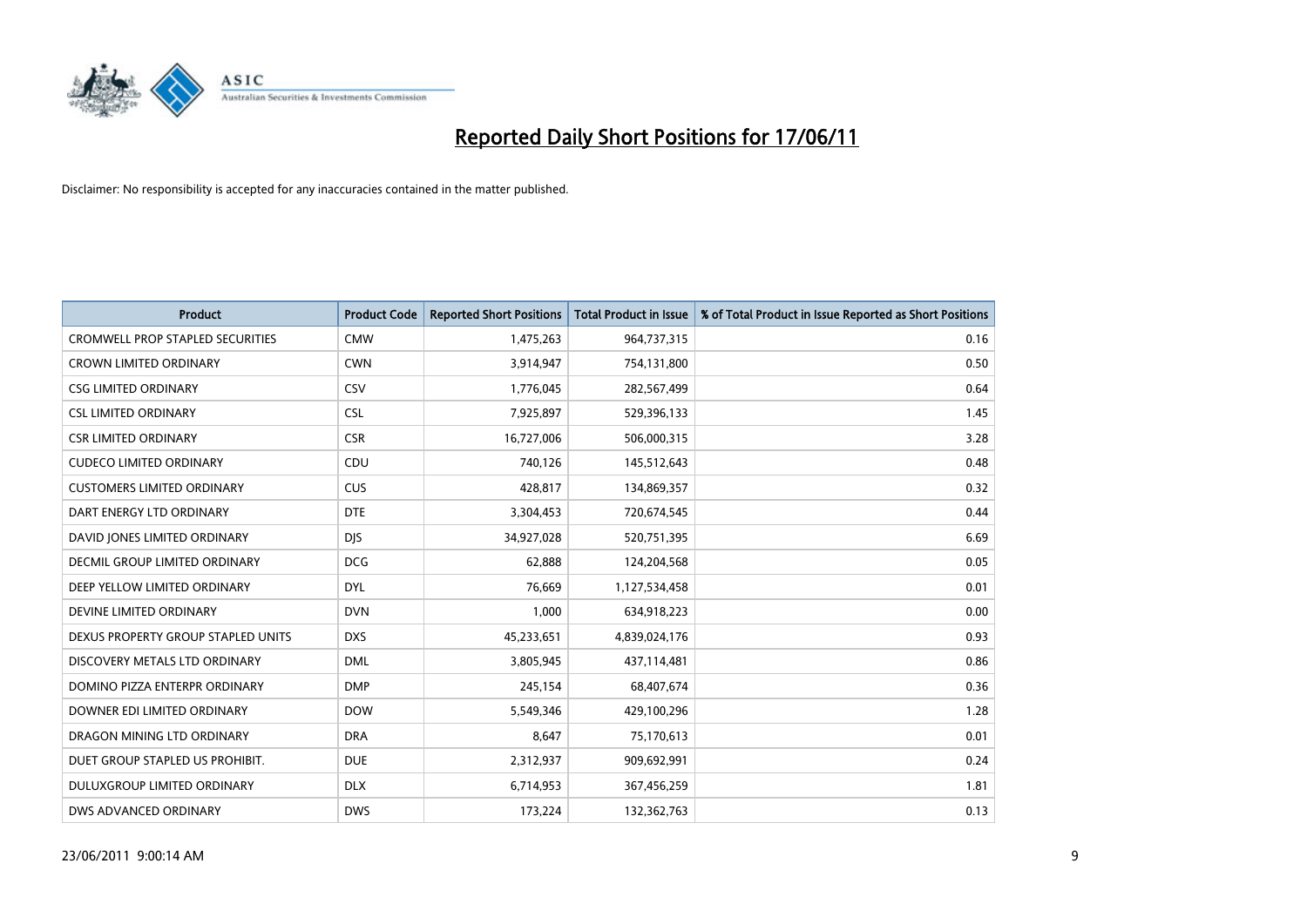

| <b>Product</b>                            | <b>Product Code</b> | <b>Reported Short Positions</b> | Total Product in Issue | % of Total Product in Issue Reported as Short Positions |
|-------------------------------------------|---------------------|---------------------------------|------------------------|---------------------------------------------------------|
| <b>EASTERN STAR GAS ORDINARY</b>          | <b>ESG</b>          | 7,610,689                       | 991,567,041            | 0.75                                                    |
| ECHO ENTERTAINMENT ORDINARY               | <b>EGP</b>          | 4,303,290                       | 688,019,737            | 0.63                                                    |
| EDT RETAIL TRUST UNITS                    | <b>EDT</b>          | 889,779                         | 4,700,290,868          | 0.02                                                    |
| ELDERS LIMITED HYBRIDS                    | <b>ELDPA</b>        | 34,098                          | 1,500,000              | 2.27                                                    |
| <b>ELDERS LIMITED ORDINARY</b>            | <b>ELD</b>          | 15,291,943                      | 448,598,480            | 3.39                                                    |
| ELDORADO GOLD CORP CDI 1:1                | EAU                 | 37,907                          | 12,695,323             | 0.30                                                    |
| ELEMENTAL MINERALS ORDINARY               | <b>ELM</b>          | 69,750                          | 171,284,443            | 0.04                                                    |
| ELEMENTOS LIMITED ORDINARY                | <b>ELT</b>          | 8                               | 77,068,979             | 0.00                                                    |
| ELIXIR PETROLEUM LTD ORDINARY             | <b>EXR</b>          | 324,400                         | 188,988,472            | 0.17                                                    |
| <b>EMECO HOLDINGS ORDINARY</b>            | <b>EHL</b>          | 1,747,983                       | 631,237,586            | 0.27                                                    |
| ENERGY RESOURCES ORDINARY 'A'             | <b>ERA</b>          | 5,424,532                       | 190,737,934            | 2.86                                                    |
| ENERGY WORLD CORPOR. ORDINARY             | <b>EWC</b>          | 22,387,932                      | 1,561,166,672          | 1.42                                                    |
| <b>ENTEK ENERGY LTD ORDINARY</b>          | ETE                 | 489,903                         | 408,525,909            | 0.12                                                    |
| <b>ENTELLECT LIMITED ORDINARY</b>         | <b>ESN</b>          | 464,050                         | 87,239,240             | 0.53                                                    |
| <b>ENVESTRA LIMITED ORDINARY</b>          | <b>ENV</b>          | 4,365,942                       | 1,468,560,201          | 0.30                                                    |
| EQUINOX MINERALS LTD CHESS DEPOSITARY INT | EON                 | 401,240                         | 879,495,876            | 0.04                                                    |
| <b>EUROZ LIMITED ORDINARY</b>             | EZL                 | 84,000                          | 140,623,341            | 0.06                                                    |
| <b>EVEREST FINANCIAL ORDINARY</b>         | <b>EFG</b>          | 4,300                           | 25,143,824             | 0.02                                                    |
| EXTRACT RESOURCES ORDINARY                | <b>EXT</b>          | 844,448                         | 251,191,285            | 0.32                                                    |
| FAIRFAX MEDIA LTD ORDINARY                | <b>FXI</b>          | 289,333,070                     | 2,351,955,725          | 12.29                                                   |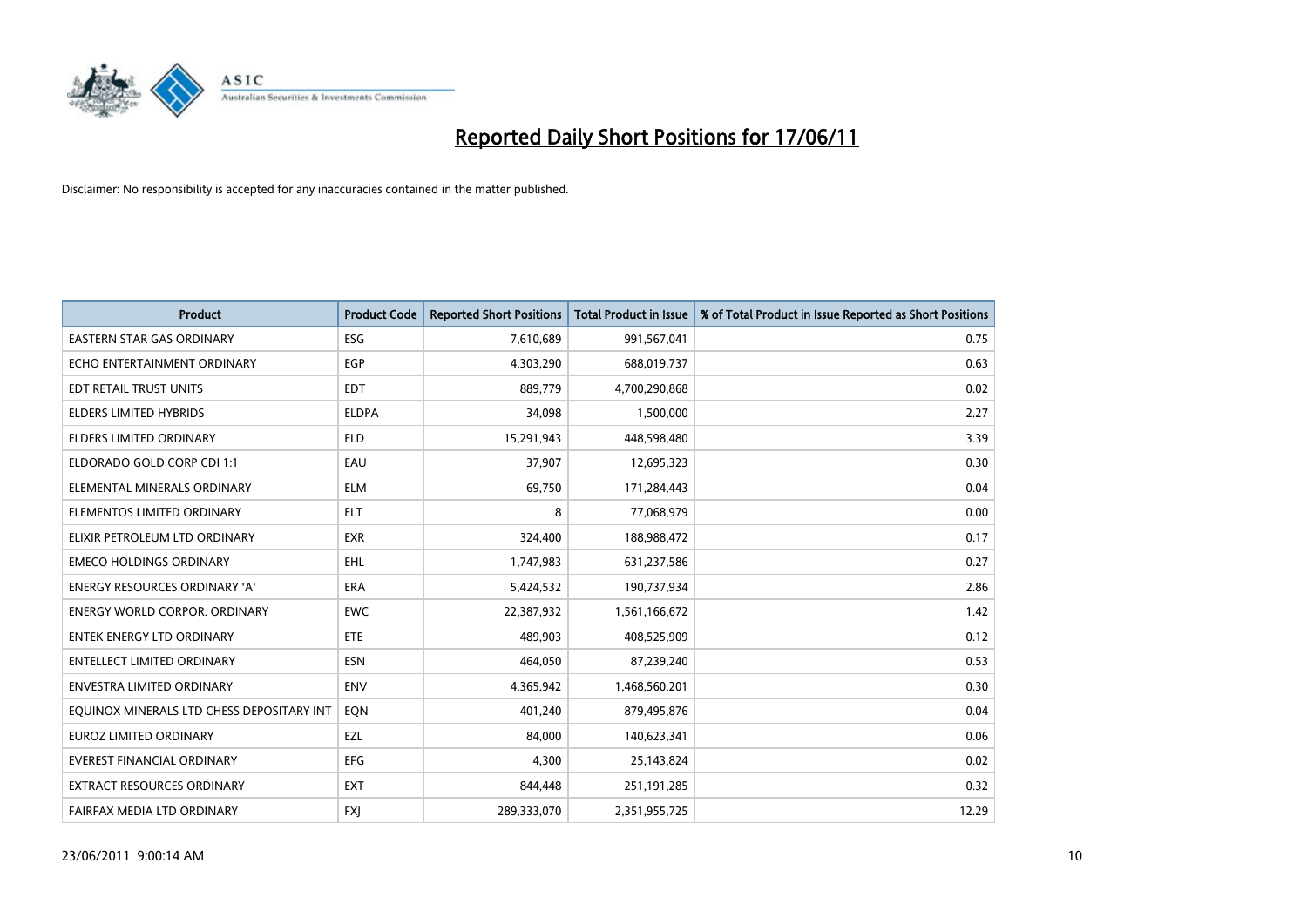

| <b>Product</b>                        | <b>Product Code</b> | <b>Reported Short Positions</b> | <b>Total Product in Issue</b> | % of Total Product in Issue Reported as Short Positions |
|---------------------------------------|---------------------|---------------------------------|-------------------------------|---------------------------------------------------------|
| <b>FAR LTD ORDINARY</b>               | <b>FAR</b>          | 21,000,000                      | 1,245,351,164                 | 1.69                                                    |
| FERRAUS LIMITED ORDINARY              | <b>FRS</b>          | 4,209                           | 249,598,565                   | 0.00                                                    |
| FISHER & PAYKEL APP. ORDINARY         | <b>FPA</b>          | 18,298                          | 724,235,162                   | 0.00                                                    |
| FISHER & PAYKEL H. ORDINARY           | <b>FPH</b>          | 2,385,266                       | 520,473,867                   | 0.46                                                    |
| FKP PROPERTY GROUP STAPLED SECURITIES | <b>FKP</b>          | 24,134,764                      | 1,184,196,147                 | 2.05                                                    |
| FLEETWOOD CORP ORDINARY               | <b>FWD</b>          | 461,967                         | 57,847,937                    | 0.80                                                    |
| <b>FLETCHER BUILDING ORDINARY</b>     | <b>FBU</b>          | 6,332,739                       | 678,573,570                   | 0.92                                                    |
| FLEXIGROUP LIMITED ORDINARY           | <b>FXL</b>          | 67,418                          | 276,292,173                   | 0.02                                                    |
| <b>FLIGHT CENTRE ORDINARY</b>         | <b>FLT</b>          | 3,837,915                       | 99,946,094                    | 3.84                                                    |
| FLINDERS MINES LTD ORDINARY           | <b>FMS</b>          | 21,362,780                      | 1,820,839,571                 | 1.15                                                    |
| FOCUS MINERALS LTD ORDINARY           | <b>FML</b>          | 4,482,612                       | 3,440,515,431                 | 0.13                                                    |
| <b>FORGE GROUP LIMITED ORDINARY</b>   | <b>FGE</b>          | 49,997                          | 82,924,014                    | 0.05                                                    |
| FORTE ENERGY NL ORDINARY              | <b>FTE</b>          | 3,658,986                       | 695,589,311                   | 0.53                                                    |
| FORTESCUE METALS GRP ORDINARY         | <b>FMG</b>          | 31,537,461                      | 3,113,348,659                 | 1.00                                                    |
| <b>FOSTER'S GROUP ORDINARY</b>        | FGL                 | 7,414,837                       | 1,940,894,542                 | 0.36                                                    |
| FTD CORPORATION ORDINARY              | <b>FTD</b>          | 8,088                           | 36,474,593                    | 0.02                                                    |
| FUNTASTIC LIMITED ORDINARY            | <b>FUN</b>          | 322,528                         | 340,997,682                   | 0.09                                                    |
| <b>G.U.D. HOLDINGS ORDINARY</b>       | <b>GUD</b>          | 426,624                         | 69,089,611                    | 0.61                                                    |
| <b>GALAXY RESOURCES ORDINARY</b>      | <b>GXY</b>          | 617,878                         | 323,327,000                   | 0.19                                                    |
| <b>GALILEE ENERGY LTD ORDINARY</b>    | GLL                 | 19,250                          | 152,140,466                   | 0.01                                                    |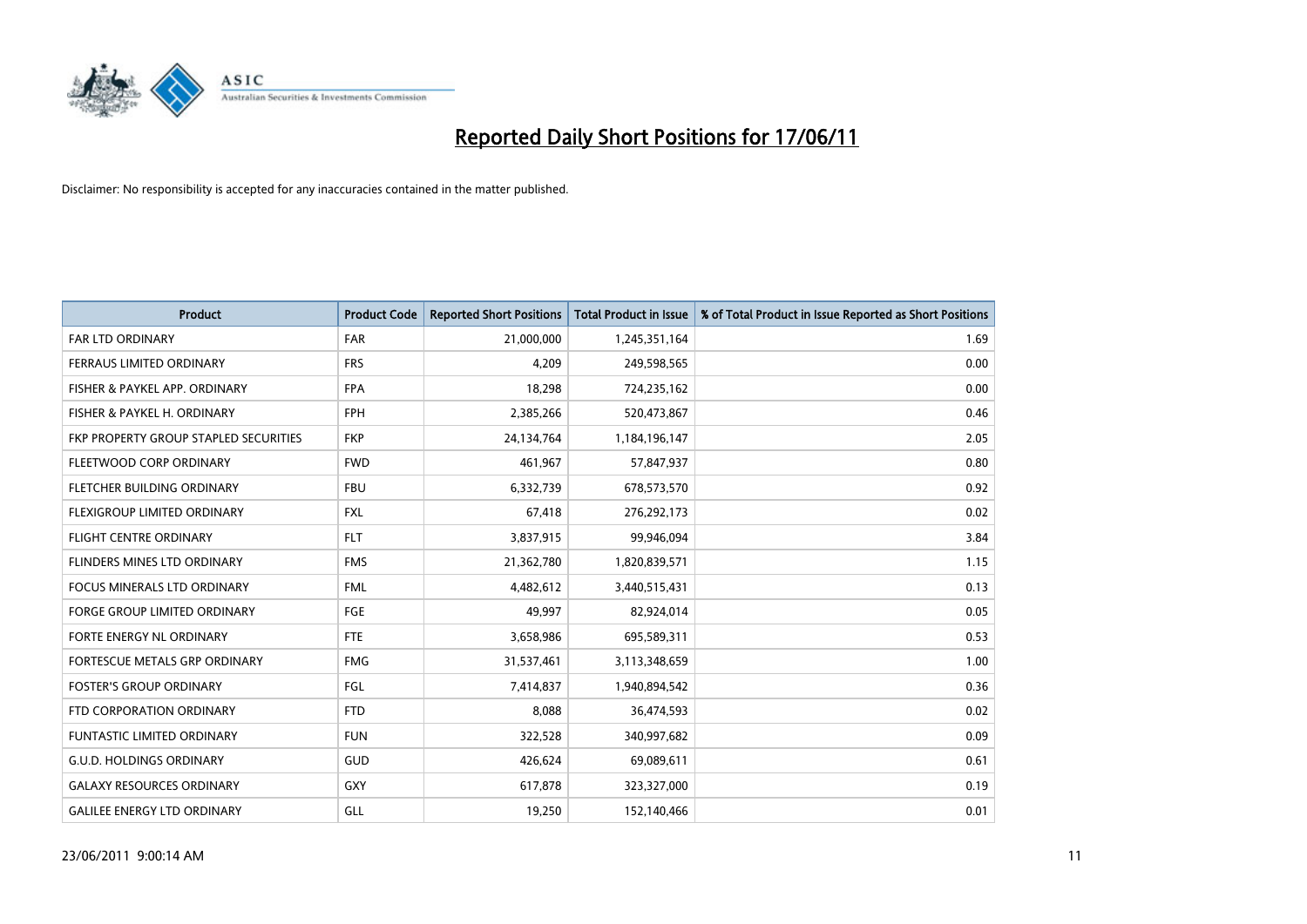

| <b>Product</b>                                   | <b>Product Code</b> | <b>Reported Short Positions</b> | <b>Total Product in Issue</b> | % of Total Product in Issue Reported as Short Positions |
|--------------------------------------------------|---------------------|---------------------------------|-------------------------------|---------------------------------------------------------|
| <b>GEODYNAMICS LIMITED ORDINARY</b>              | GDY                 | 112,156                         | 336,892,832                   | 0.04                                                    |
| <b>GINDALBIE METALS LTD ORDINARY</b>             | <b>GBG</b>          | 42,217,564                      | 935,615,590                   | 4.48                                                    |
| <b>GLOBAL MINING ORDINARY</b>                    | <b>GMI</b>          | 8,951                           | 191,820,968                   | 0.00                                                    |
| <b>GLOUCESTER COAL ORDINARY</b>                  | GCL                 | 501,887                         | 165,982,891                   | 0.30                                                    |
| <b>GME RESOURCES LTD ORDINARY</b>                | <b>GME</b>          | 800                             | 322,635,902                   | 0.00                                                    |
| <b>GOLD ONE INT LTD ORDINARY</b>                 | GDO                 | 500,000                         | 808,716,731                   | 0.06                                                    |
| <b>GOLD ROAD RES LTD ORDINARY</b>                | GOR                 | 601,942                         | 298,904,971                   | 0.20                                                    |
| <b>GOLDEN WEST RESOURCE ORDINARY</b>             | GWR                 | 1,617                           | 192,082,567                   | 0.00                                                    |
| <b>GOODMAN FIELDER. ORDINARY</b>                 | <b>GFF</b>          | 28,572,037                      | 1,380,386,438                 | 2.07                                                    |
| <b>GOODMAN GROUP STAPLED US PROHIBIT.</b>        | <b>GMG</b>          | 20,113,282                      | 7,394,607,411                 | 0.26                                                    |
| <b>GPT GROUP STAPLED SEC.</b>                    | <b>GPT</b>          | 16,518,412                      | 1,855,529,431                 | 0.88                                                    |
| <b>GRAINCORP LIMITED A CLASS ORDINARY</b>        | <b>GNC</b>          | 744,703                         | 198,318,900                   | 0.36                                                    |
| <b>GRANGE RESOURCES, ORDINARY</b>                | <b>GRR</b>          | 106,476                         | 1,153,181,487                 | 0.00                                                    |
| <b>GREENCAP LIMITED ORDINARY</b>                 | GCG                 |                                 | 262,515,385                   | 0.00                                                    |
| <b>GREENLAND MIN EN LTD ORDINARY</b>             | GGG                 | 1,163,803                       | 353,330,948                   | 0.33                                                    |
| <b>GRYPHON MINERALS LTD ORDINARY</b>             | GRY                 | 4,804,343                       | 299,922,058                   | 1.59                                                    |
| <b>GUILDFORD COAL LTD ORDINARY</b>               | <b>GUF</b>          | 301,000                         | 213,532,609                   | 0.14                                                    |
| <b>GUINNESS PEAT GROUP. CHESS DEPOSITARY INT</b> | <b>GPG</b>          | 1,087,200                       | 296,096,600                   | 0.36                                                    |
| <b>GUIARAT NRE COAL LTD ORDINARY</b>             | <b>GNM</b>          | 5,684                           | 990,955,858                   | 0.00                                                    |
| <b>GUNNS LIMITED ORDINARY</b>                    | <b>GNS</b>          | 50,369,917                      | 848,401,559                   | 5.93                                                    |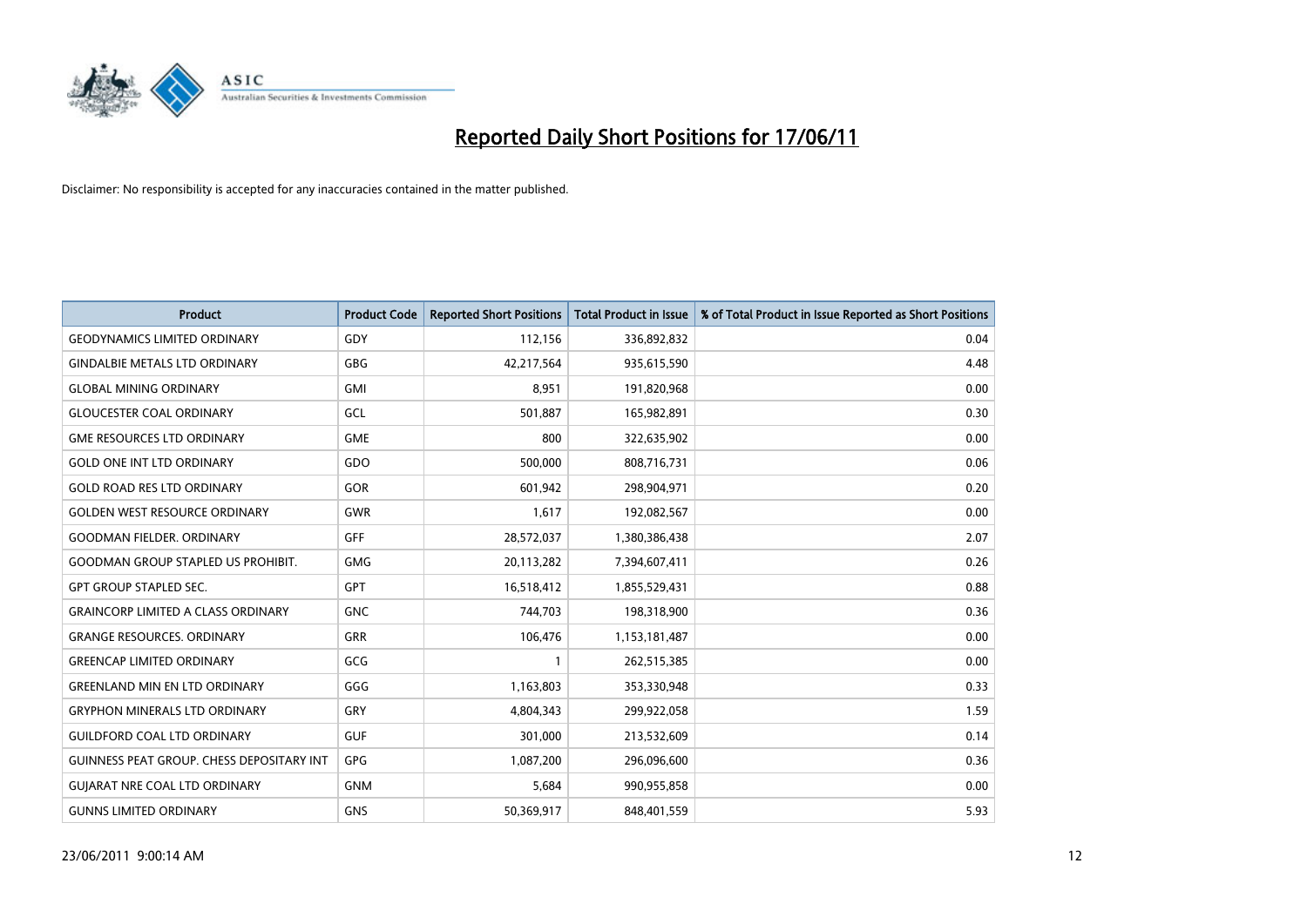

| <b>Product</b>                        | <b>Product Code</b> | <b>Reported Short Positions</b> | <b>Total Product in Issue</b> | % of Total Product in Issue Reported as Short Positions |
|---------------------------------------|---------------------|---------------------------------|-------------------------------|---------------------------------------------------------|
| <b>GWA GROUP LTD ORDINARY</b>         | <b>GWA</b>          | 7,709,607                       | 301,525,014                   | 2.53                                                    |
| <b>HARVEY NORMAN ORDINARY</b>         | <b>HVN</b>          | 40,649,348                      | 1,062,316,784                 | 3.84                                                    |
| HASTIE GROUP LIMITED ORDINARY         | <b>HST</b>          | 3,348,160                       | 239,781,419                   | 1.40                                                    |
| HASTINGS DIVERSIFIED STAPLED SECURITY | <b>HDF</b>          | 1,198,803                       | 529,187,294                   | 0.23                                                    |
| <b>HEARTWARE INT INC CDI 35:1</b>     | <b>HIN</b>          | 272.008                         | 48,598,550                    | 0.56                                                    |
| <b>HENDERSON GROUP CDI 1:1</b>        | <b>HGG</b>          | 4,643,783                       | 596,893,247                   | 0.77                                                    |
| HFA HOLDINGS LIMITED ORDINARY         | <b>HFA</b>          | 462,776                         | 117,332,831                   | 0.39                                                    |
| <b>HIGHLANDS PACIFIC ORDINARY</b>     | <b>HIG</b>          | 2,582,873                       | 686,082,148                   | 0.37                                                    |
| HILLGROVE RES LTD ORDINARY            | <b>HGO</b>          | 1,095,426                       | 793,698,575                   | 0.14                                                    |
| HILLS HOLDINGS LTD ORDINARY           | <b>HIL</b>          | 3,879,304                       | 249,139,016                   | 1.56                                                    |
| HORIZON OIL LIMITED ORDINARY          | <b>HZN</b>          | 7,050,037                       | 1,130,811,515                 | 0.62                                                    |
| HUNNU COAL LIMITED ORDINARY           | <b>HUN</b>          | 75,767                          | 212,565,002                   | 0.04                                                    |
| <b>IINET LIMITED ORDINARY</b>         | <b>IIN</b>          | 1,256,023                       | 152,160,119                   | 0.82                                                    |
| <b>ILUKA RESOURCES ORDINARY</b>       | <b>ILU</b>          | 3,663,826                       | 418,700,517                   | 0.87                                                    |
| <b>IMDEX LIMITED ORDINARY</b>         | <b>IMD</b>          | 64,173                          | 199,414,165                   | 0.03                                                    |
| IMF (AUSTRALIA) LTD ORDINARY          | <b>IMF</b>          | 431.742                         | 123,828,193                   | 0.35                                                    |
| <b>IMX RESOURCES LTD ORDINARY</b>     | <b>IXR</b>          | 20,005                          | 262,612,803                   | 0.01                                                    |
| <b>INCITEC PIVOT ORDINARY</b>         | <b>IPL</b>          | 5,149,494                       | 1,628,730,107                 | 0.30                                                    |
| <b>INDAGO RESOURCES LTD ORDINARY</b>  | <b>IDG</b>          | 8,179                           | 5,914,837                     | 0.14                                                    |
| INDEPENDENCE GROUP ORDINARY           | <b>IGO</b>          | 1,001,062                       | 202,069,635                   | 0.49                                                    |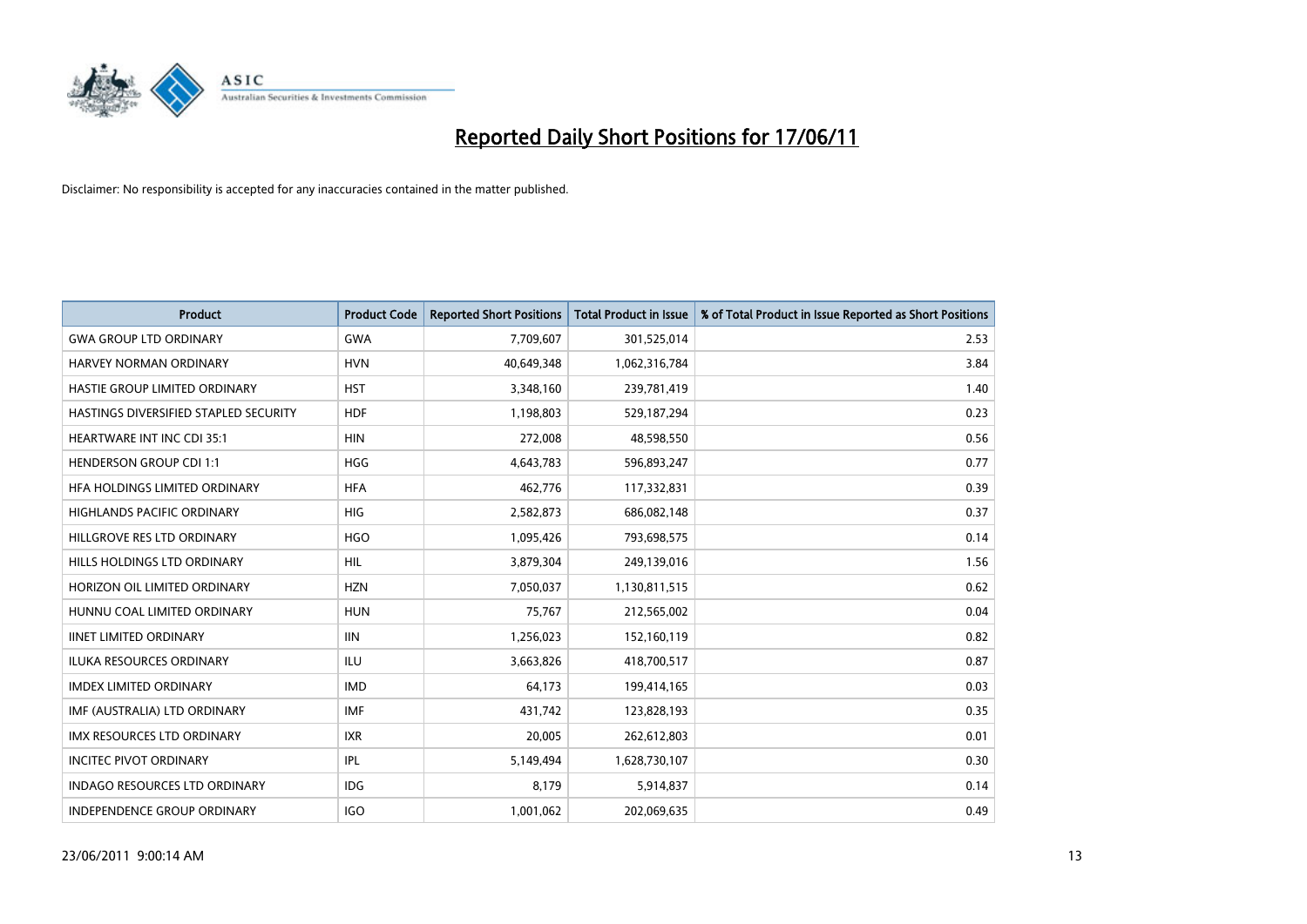

| <b>Product</b>                               | <b>Product Code</b> | <b>Reported Short Positions</b> | <b>Total Product in Issue</b> | % of Total Product in Issue Reported as Short Positions |
|----------------------------------------------|---------------------|---------------------------------|-------------------------------|---------------------------------------------------------|
| <b>INDO MINES LIMITED ORDINARY</b>           | <b>IDO</b>          | 580,813                         | 229,809,304                   | 0.26                                                    |
| INDOPHIL RESOURCES ORDINARY                  | <b>IRN</b>          | 3,926,728                       | 895,875,340                   | 0.44                                                    |
| <b>INDUSTREA LIMITED ORDINARY</b>            | IDL                 | 1,662,114                       | 364,524,797                   | 0.45                                                    |
| INFIGEN ENERGY STAPLED SECURITIES            | <b>IFN</b>          | 4,425,888                       | 762,265,972                   | 0.59                                                    |
| ING RE COM GROUP STAPLED SECURITIES          | <b>ILF</b>          | 9,075                           | 441,029,194                   | 0.00                                                    |
| <b>INSURANCE AUSTRALIA ORDINARY</b>          | IAG                 | 6,652,087                       | 2,079,034,021                 | 0.32                                                    |
| INT GOLDFIELDS LTD ORDINARY                  | <b>IGS</b>          | 12,197,682                      | 571,520,386                   | 2.13                                                    |
| INTEGRA MINING LTD, ORDINARY                 | <b>IGR</b>          | 5,745,425                       | 841,525,727                   | 0.68                                                    |
| <b>INTREPID MINES ORDINARY</b>               | <b>IAU</b>          | 1,844,984                       | 520,626,235                   | 0.36                                                    |
| INVESTA OFFICE FUND STAPLED SECURITIES       | <b>IOF</b>          | 13,674,097                      | 2,729,071,212                 | 0.48                                                    |
| <b>INVOCARE LIMITED ORDINARY</b>             | <b>IVC</b>          | 1,220,911                       | 102,421,288                   | 1.19                                                    |
| <b>ION LIMITED ORDINARY</b>                  | <b>ION</b>          | 164,453                         | 256,365,105                   | 0.06                                                    |
| <b>IOOF HOLDINGS LTD ORDINARY</b>            | IFL.                | 786,355                         | 229,794,395                   | 0.33                                                    |
| <b>IRESS MARKET TECH. ORDINARY</b>           | <b>IRE</b>          | 2,460,379                       | 126,018,142                   | 1.95                                                    |
| <b>IRON ORE HOLDINGS ORDINARY</b>            | <b>IOH</b>          | 51,585                          | 166,087,005                   | 0.03                                                    |
| ISHARES GLOBAL 100 CDI 1:1                   | 100                 | 5,710                           | 10,600,000                    | 0.05                                                    |
| ISHARES MSCI AUS 200 ISHARES MSCI AUS 200    | <b>IOZ</b>          | 10,280                          | 1,950,015                     | 0.53                                                    |
| <b>ISHARES S&amp;P 500 CDI 1:1</b>           | <b>IVV</b>          | 15,684                          | 116,350,000                   | 0.01                                                    |
| ISHARES S&P HIGH DIV ISHARES S&P HIGH DIV    | <b>IHD</b>          | 5,208                           | 2,200,055                     | 0.24                                                    |
| <b>ISHARES SMALL ORDS ISHARES SMALL ORDS</b> | <b>ISO</b>          | 178.142                         | 3,900,000                     | 4.57                                                    |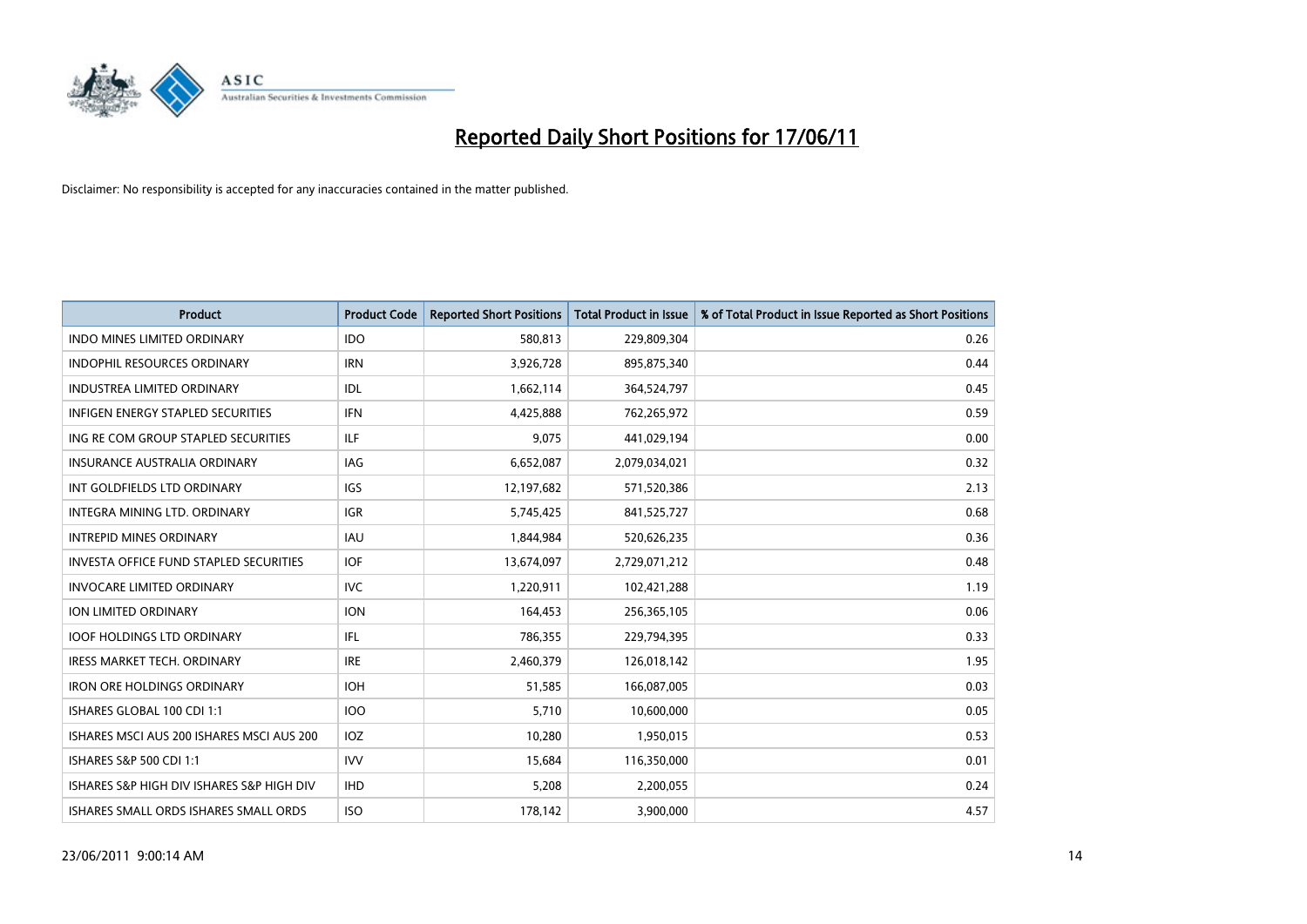

| <b>Product</b>                           | <b>Product Code</b> | <b>Reported Short Positions</b> | <b>Total Product in Issue</b> | % of Total Product in Issue Reported as Short Positions |
|------------------------------------------|---------------------|---------------------------------|-------------------------------|---------------------------------------------------------|
| <b>ISOFT GROUP LIMITED ORDINARY</b>      | <b>ISF</b>          | 5,315,695                       | 1,070,915,673                 | 0.50                                                    |
| <b>IVANHOE AUSTRALIA ORDINARY</b>        | <b>IVA</b>          | 348,565                         | 418,709,553                   | 0.07                                                    |
| JAMES HARDIE INDUST CHESS DEPOSITARY INT | <b>IHX</b>          | 18,685,915                      | 437,311,611                   | 4.25                                                    |
| <b>JAMESON RESOURCES ORDINARY</b>        | <b>JAL</b>          | 1,600,000                       | 95,828,865                    | 1.67                                                    |
| <b>IB HI-FI LIMITED ORDINARY</b>         | <b>IBH</b>          | 14,342,577                      | 98,530,763                    | 14.53                                                   |
| <b>JUPITER MINES ORDINARY</b>            | <b>IMS</b>          | 269,139                         | 1,560,335,037                 | 0.02                                                    |
| <b>KAGARA LTD ORDINARY</b>               | KZL                 | 11,035,382                      | 708,583,836                   | 1.56                                                    |
| KAROON GAS AUSTRALIA ORDINARY            | <b>KAR</b>          | 1,203,837                       | 221,420,769                   | 0.54                                                    |
| KASBAH RESOURCES ORDINARY                | <b>KAS</b>          | 108,602                         | 364,262,596                   | 0.03                                                    |
| KATHMANDU HOLD LTD ORDINARY              | <b>KMD</b>          | 887,971                         | 200,000,000                   | 0.43                                                    |
| KENTOR GOLD LIMITED ORDINARY             | KGL                 | 40,000                          | 1,062,092,950                 | 0.00                                                    |
| <b>KEYBRIDGE CAPITAL ORDINARY</b>        | <b>KBC</b>          | 5,999                           | 172,070,564                   | 0.00                                                    |
| KIMBERLEY METALS LTD ORDINARY            | <b>KBL</b>          | 1,820                           | 161,976,319                   | 0.00                                                    |
| KINGSGATE CONSOLID. ORDINARY             | <b>KCN</b>          | 3,178,915                       | 135,274,830                   | 2.32                                                    |
| KINGSROSE MINING LTD ORDINARY            | <b>KRM</b>          | 1,128,602                       | 264,223,455                   | 0.42                                                    |
| LEIGHTON HOLDINGS ORDINARY               | LEI                 | 6,199,357                       | 336,515,596                   | 1.84                                                    |
| LEND LEASE GROUP UNIT/ORD STAPLED        | LLC                 | 3,431,077                       | 570,915,669                   | 0.59                                                    |
| LINC ENERGY LTD ORDINARY                 | <b>LNC</b>          | 5,824,802                       | 503,418,900                   | 1.14                                                    |
| LIOUEFIED NATURAL ORDINARY               | <b>LNG</b>          | 238,399                         | 214,449,015                   | 0.11                                                    |
| LYNAS CORPORATION ORDINARY               | <b>LYC</b>          | 42.378.556                      | 1,713,546,913                 | 2.48                                                    |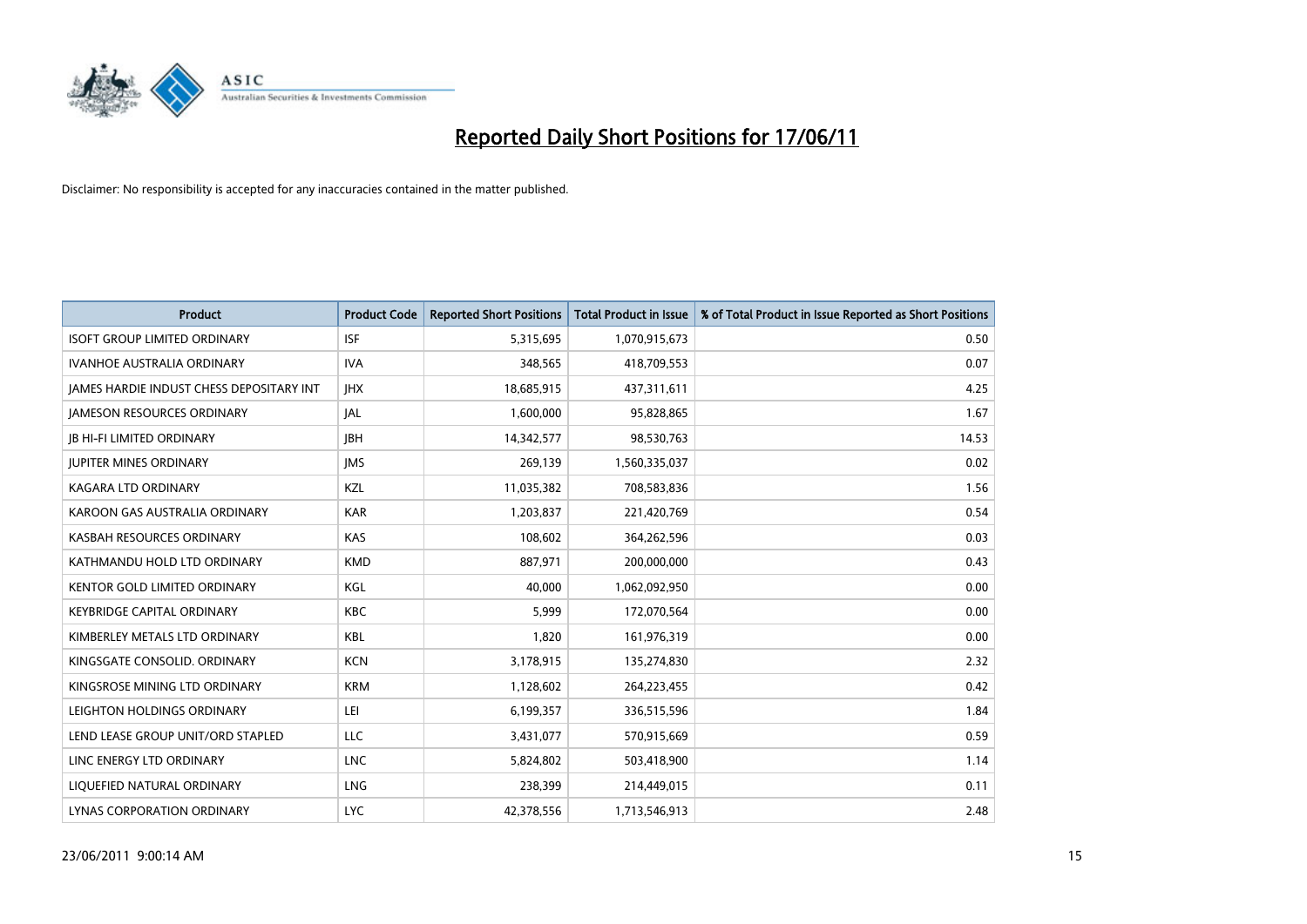

| <b>Product</b>                        | <b>Product Code</b> | <b>Reported Short Positions</b> | <b>Total Product in Issue</b> | % of Total Product in Issue Reported as Short Positions |
|---------------------------------------|---------------------|---------------------------------|-------------------------------|---------------------------------------------------------|
| M2 TELECOMMUNICATION ORDINARY         | <b>MTU</b>          | 176,028                         | 123,616,285                   | 0.14                                                    |
| MACA LIMITED ORDINARY                 | <b>MLD</b>          | 34,751                          | 150,000,000                   | 0.02                                                    |
| MACARTHUR COAL ORDINARY               | <b>MCC</b>          | 4,901,748                       | 302,092,343                   | 1.62                                                    |
| <b>MACMAHON HOLDINGS ORDINARY</b>     | <b>MAH</b>          | 8,402,725                       | 733,711,705                   | 1.15                                                    |
| MACQ ATLAS ROADS GRP ORDINARY STAPLED | <b>MOA</b>          | 6,303,963                       | 452,345,907                   | 1.39                                                    |
| MACQUARIE GROUP LTD ORDINARY          | <b>MOG</b>          | 5,565,480                       | 346,856,661                   | 1.55                                                    |
| MAP GROUP STAPLED US PROHIBIT.        | <b>MAP</b>          | 8,054,893                       | 1,861,210,782                 | 0.43                                                    |
| MARENGO MINING ORDINARY               | <b>MGO</b>          | 221,846                         | 995,068,613                   | 0.02                                                    |
| <b>MATRIX C &amp; E LTD ORDINARY</b>  | <b>MCE</b>          | 37,586                          | 77,081,507                    | 0.04                                                    |
| MCMILLAN SHAKESPEARE ORDINARY         | <b>MMS</b>          | 55,917                          | 68,081,810                    | 0.07                                                    |
| MCPHERSON'S LTD ORDINARY              | <b>MCP</b>          | 219,314                         | 72,401,758                    | 0.30                                                    |
| MEDUSA MINING LTD ORDINARY            | <b>MML</b>          | 1,618,122                       | 188,233,911                   | 0.86                                                    |
| MELBOURNE IT LIMITED ORDINARY         | <b>MLB</b>          | 165,770                         | 80,662,621                    | 0.21                                                    |
| MEO AUSTRALIA LTD ORDINARY            | <b>MEO</b>          | 5,774,162                       | 539,913,260                   | 1.06                                                    |
| <b>MERMAID MARINE ORDINARY</b>        | <b>MRM</b>          | 1,955,380                       | 215,376,756                   | 0.91                                                    |
| MESOBLAST LIMITED ORDINARY            | <b>MSB</b>          | 1,911,864                       | 279,733,562                   | 0.69                                                    |
| METALS X LIMITED ORDINARY             | <b>MLX</b>          | 684,118                         | 1,365,661,782                 | 0.06                                                    |
| METCASH LIMITED ORDINARY              | <b>MTS</b>          | 24,609,385                      | 768,853,924                   | 3.18                                                    |
| METGASCO LIMITED ORDINARY             | <b>MEL</b>          | 235,435                         | 252,710,972                   | 0.09                                                    |
| METMINCO LIMITED ORDINARY             | <b>MNC</b>          | 784,886                         | 1,462,616,146                 | 0.05                                                    |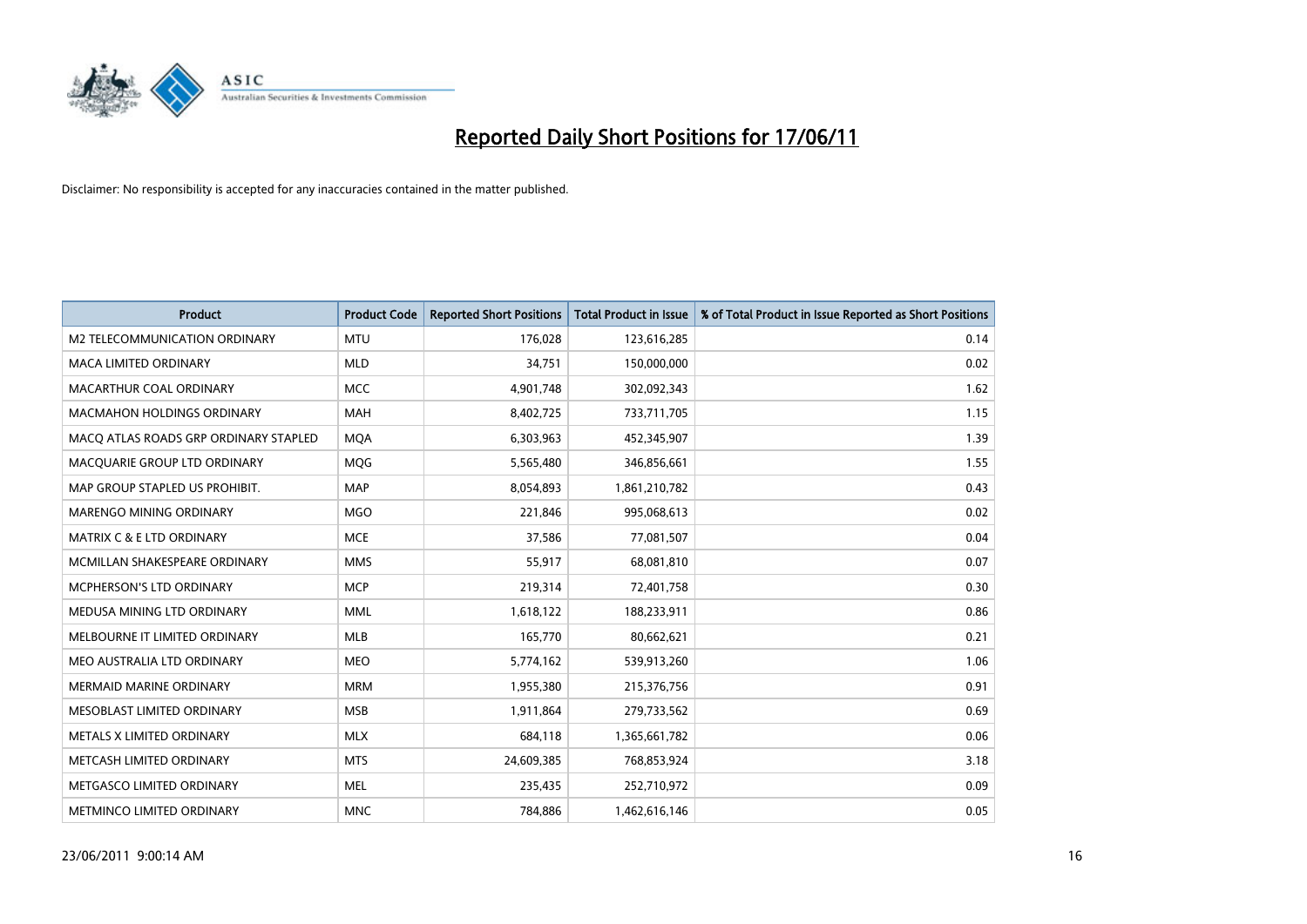

| <b>Product</b>                  | <b>Product Code</b> | <b>Reported Short Positions</b> | Total Product in Issue | % of Total Product in Issue Reported as Short Positions |
|---------------------------------|---------------------|---------------------------------|------------------------|---------------------------------------------------------|
| MHM METALS LIMITED ORDINARY     | <b>MHM</b>          | 69,263                          | 101,490,410            | 0.07                                                    |
| MICLYN EXP OFFSHR ORDINARY      | <b>MIO</b>          | 613,898                         | 274,618,684            | 0.22                                                    |
| MINARA RESOURCES ORDINARY       | <b>MRE</b>          | 8,500,313                       | 1,169,424,487          | 0.72                                                    |
| MINCOR RESOURCES NL ORDINARY    | <b>MCR</b>          | 1,843,858                       | 200,608,804            | 0.90                                                    |
| MINERAL DEPOSITS ORDINARY       | <b>MDL</b>          | 459,312                         | 60,768,582             | 0.75                                                    |
| MINERAL RESOURCES, ORDINARY     | <b>MIN</b>          | 999,101                         | 169,168,017            | 0.58                                                    |
| MIRABELA NICKEL LTD ORDINARY    | <b>MBN</b>          | 10,501,538                      | 491,561,237            | 2.13                                                    |
| MIRVAC GROUP STAPLED SECURITIES | <b>MGR</b>          | 32,334,015                      | 3,416,924,188          | 0.90                                                    |
| MISSION NEWENERGY ORDINARY      | <b>MBT</b>          | 2,500                           | 8,512,179              | 0.03                                                    |
| MOLOPO ENERGY LTD ORDINARY      | <b>MPO</b>          | 1,607,065                       | 250,852,322            | 0.63                                                    |
| MONADELPHOUS GROUP ORDINARY     | <b>MND</b>          | 826,195                         | 87,576,827             | 0.96                                                    |
| MORTGAGE CHOICE LTD ORDINARY    | <b>MOC</b>          | 27,105                          | 119,948,255            | 0.03                                                    |
| MOUNT GIBSON IRON ORDINARY      | <b>MGX</b>          | 7,815,875                       | 1,082,570,693          | 0.69                                                    |
| MSF SUGAR LIMITED ORDINARY      | <b>MSF</b>          | 19,208                          | 69,165,378             | 0.03                                                    |
| MULTIPLEX SITES SITES           | <b>MXUPA</b>        | 36                              | 4,500,000              | 0.00                                                    |
| MURCHISON METALS LTD ORDINARY   | <b>MMX</b>          | 16,129,829                      | 435,884,268            | 3.70                                                    |
| MYER HOLDINGS LTD ORDINARY      | <b>MYR</b>          | 19,808,675                      | 582,947,884            | 3.40                                                    |
| MYSTATE LIMITED ORDINARY        | <b>MYS</b>          | 1,400                           | 67,439,158             | 0.00                                                    |
| NATIONAL AUST. BANK ORDINARY    | <b>NAB</b>          | 17,726,719                      | 2,169,819,076          | 0.81                                                    |
| NATURAL FUEL LIMITED ORDINARY   | <b>NFL</b>          |                                 | 721,912                | 0.00                                                    |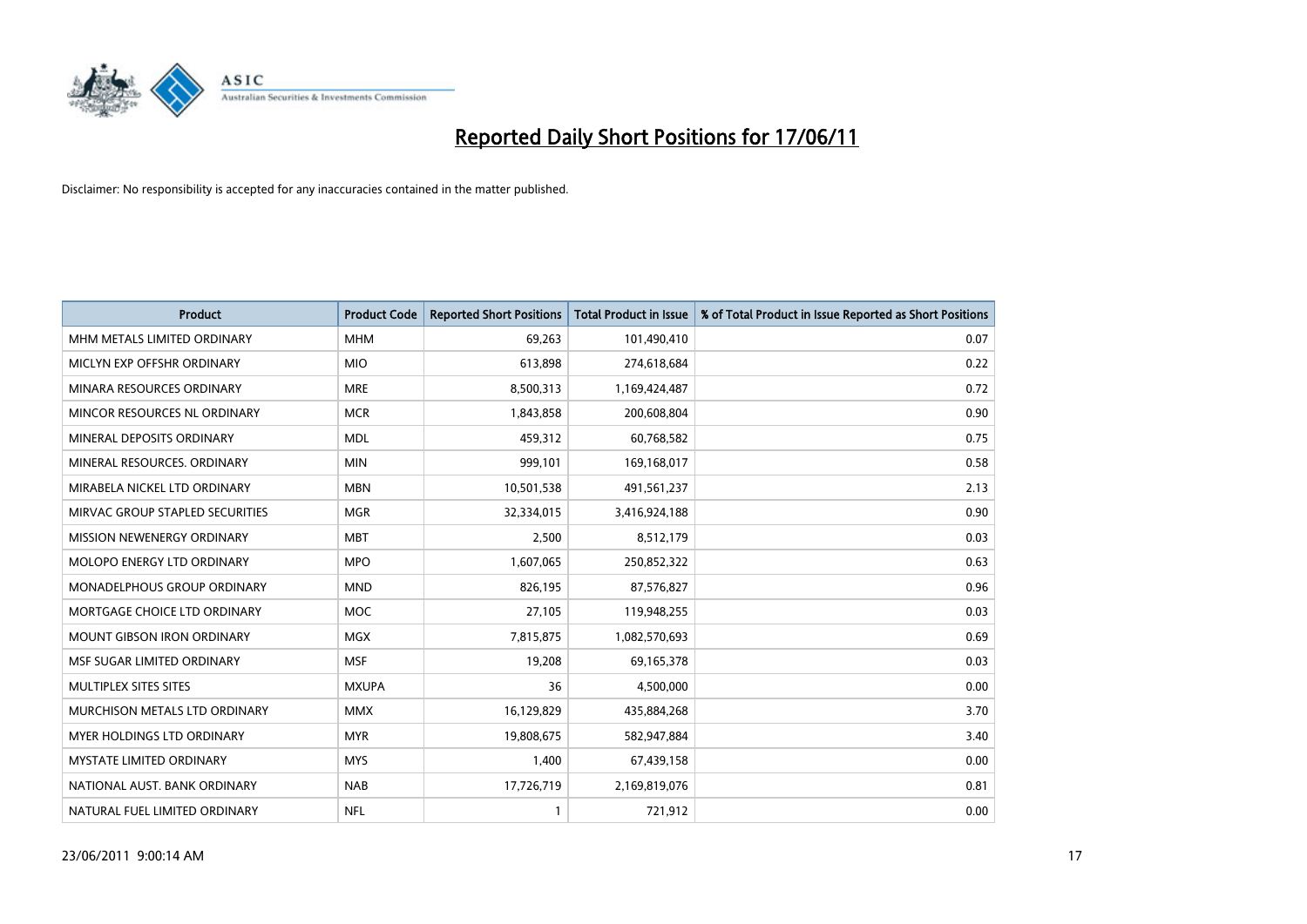

| <b>Product</b>                        | <b>Product Code</b> | <b>Reported Short Positions</b> | Total Product in Issue | % of Total Product in Issue Reported as Short Positions |
|---------------------------------------|---------------------|---------------------------------|------------------------|---------------------------------------------------------|
| NAVITAS LIMITED ORDINARY              | <b>NVT</b>          | 3,827,691                       | 375,230,115            | 1.03                                                    |
| NEPTUNE MARINE ORDINARY               | <b>NMS</b>          | 952,751                         | 1,747,612,299          | 0.05                                                    |
| NEW HOPE CORPORATION ORDINARY         | <b>NHC</b>          | 1,100,938                       | 830,230,549            | 0.14                                                    |
| NEWCREST MINING ORDINARY              | <b>NCM</b>          | 2,767,169                       | 765,407,334            | 0.34                                                    |
| NEWS CORP A NON-VOTING CDI            | <b>NWSLV</b>        | 1,005,342                       | 1,829,817,184          | 0.06                                                    |
| NEWS CORP B VOTING CDI                | <b>NWS</b>          | 2,548,261                       | 798,520,953            | 0.29                                                    |
| NEXBIS LIMITED ORDINARY               | <b>NBS</b>          | 142,233                         | 798,356,704            | 0.02                                                    |
| NEXUS ENERGY LIMITED ORDINARY         | <b>NXS</b>          | 16,086,858                      | 1,326,337,066          | 1.20                                                    |
| NIB HOLDINGS LIMITED ORDINARY         | <b>NHF</b>          | 84,277                          | 466,765,752            | 0.02                                                    |
| NICK SCALI LIMITED ORDINARY           | <b>NCK</b>          | 35,846                          | 81,000,000             | 0.04                                                    |
| NIDO PETROLEUM ORDINARY               | <b>NDO</b>          | 3,634,529                       | 1,389,163,151          | 0.25                                                    |
| NKWE PLATINUM 10C US COMMON           | <b>NKP</b>          | 149,978                         | 559,651,184            | 0.03                                                    |
| NOBLE MINERAL RES ORDINARY            | <b>NMG</b>          | 3,002,794                       | 391,065,915            | 0.76                                                    |
| NORTHERN CREST ORDINARY               | <b>NOC</b>          | 24,345                          | 133,484,723            | 0.02                                                    |
| NORTHERN IRON LTD ORDINARY            | <b>NFE</b>          | 937,079                         | 336,084,863            | 0.27                                                    |
| NRW HOLDINGS LIMITED ORDINARY         | <b>NWH</b>          | 3,567,817                       | 278,888,011            | 1.28                                                    |
| NUCOAL RESOURCES NL ORDINARY          | <b>NCR</b>          | 268,171                         | 437,193,340            | 0.06                                                    |
| NUFARM LIMITED ORDINARY               | <b>NUF</b>          | 5,634,831                       | 261,833,005            | 2.12                                                    |
| OAKTON LIMITED ORDINARY               | <b>OKN</b>          | 675,678                         | 93,800,235             | 0.72                                                    |
| OCEANAGOLD CORP. CHESS DEPOSITARY INT | <b>OGC</b>          | 1,379,726                       | 262,550,386            | 0.52                                                    |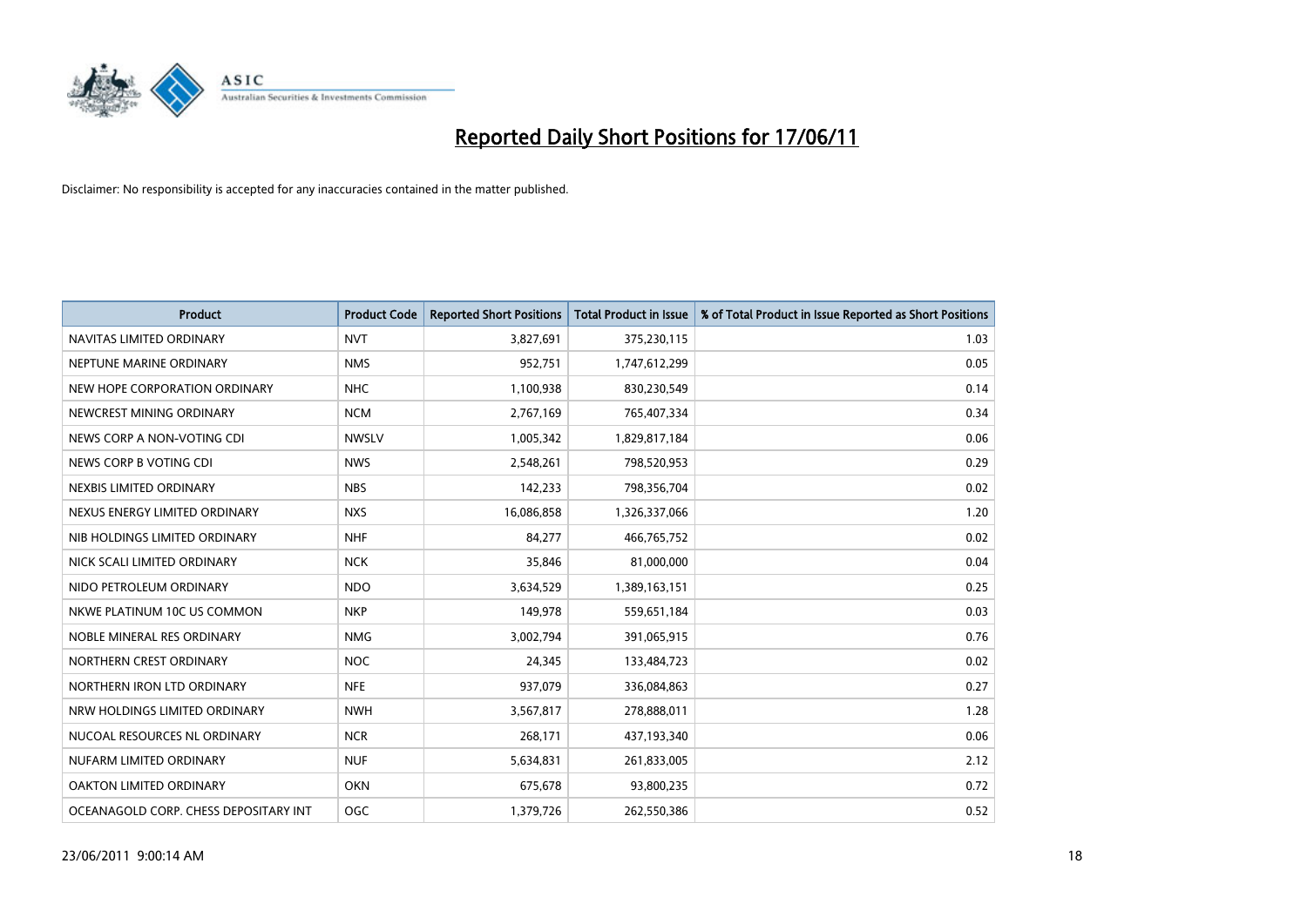

| <b>Product</b>                | <b>Product Code</b> | <b>Reported Short Positions</b> | <b>Total Product in Issue</b> | % of Total Product in Issue Reported as Short Positions |
|-------------------------------|---------------------|---------------------------------|-------------------------------|---------------------------------------------------------|
| OCEANIA CAPITAL LTD ORDINARY  | <b>OCP</b>          | 2,500                           | 91,921,295                    | 0.00                                                    |
| OIL SEARCH LTD ORDINARY       | <b>OSH</b>          | 10,877,673                      | 1,320,648,378                 | 0.80                                                    |
| OM HOLDINGS LIMITED ORDINARY  | <b>OMH</b>          | 9,568,466                       | 504,105,150                   | 1.87                                                    |
| ONESTEEL LIMITED ORDINARY     | OST                 | 29,696,315                      | 1,338,106,652                 | 2.18                                                    |
| ORICA LIMITED ORDINARY        | ORI                 | 2,917,847                       | 363,223,767                   | 0.80                                                    |
| ORIGIN ENERGY ORDINARY        | <b>ORG</b>          | 2,813,869                       | 1,064,507,259                 | 0.24                                                    |
| OROCOBRE LIMITED ORDINARY     | <b>ORE</b>          | 102,101                         | 102,813,894                   | 0.10                                                    |
| OROTONGROUP LIMITED ORDINARY  | ORL                 | 33,125                          | 40,880,902                    | 0.08                                                    |
| OTTO ENERGY LIMITED ORDINARY  | <b>OEL</b>          | 109,204                         | 1,134,540,071                 | 0.01                                                    |
| OZ MINERALS ORDINARY          | OZL                 | 6,648,993                       | 323,877,514                   | 2.05                                                    |
| PACIFIC BRANDS ORDINARY       | <b>PBG</b>          | 11,357,604                      | 931,386,248                   | 1.21                                                    |
| PALADIN ENERGY LTD ORDINARY   | <b>PDN</b>          | 15,689,468                      | 777,698,217                   | 2.02                                                    |
| PANAUST LIMITED ORDINARY      | <b>PNA</b>          | 9,659,890                       | 593,651,483                   | 1.61                                                    |
| PANORAMIC RESOURCES ORDINARY  | PAN                 | 1,571,045                       | 207,050,710                   | 0.76                                                    |
| PAPERLINX LIMITED ORDINARY    | <b>PPX</b>          | 12,978,854                      | 603,580,761                   | 2.16                                                    |
| PAPILLON RES LTD ORDINARY     | PIR                 | 121,088                         | 202,426,127                   | 0.06                                                    |
| PATTIES FOODS LTD ORDINARY    | PFL                 |                                 | 138,989,223                   | 0.00                                                    |
| PEET LIMITED ORDINARY         | <b>PPC</b>          | 29,276                          | 303,854,244                   | 0.01                                                    |
| PENINSULA ENERGY LTD ORDINARY | <b>PEN</b>          | 26,000                          | 2,093,420,252                 | 0.00                                                    |
| PERILYA LIMITED ORDINARY      | PEM                 | 423,586                         | 526,075,563                   | 0.09                                                    |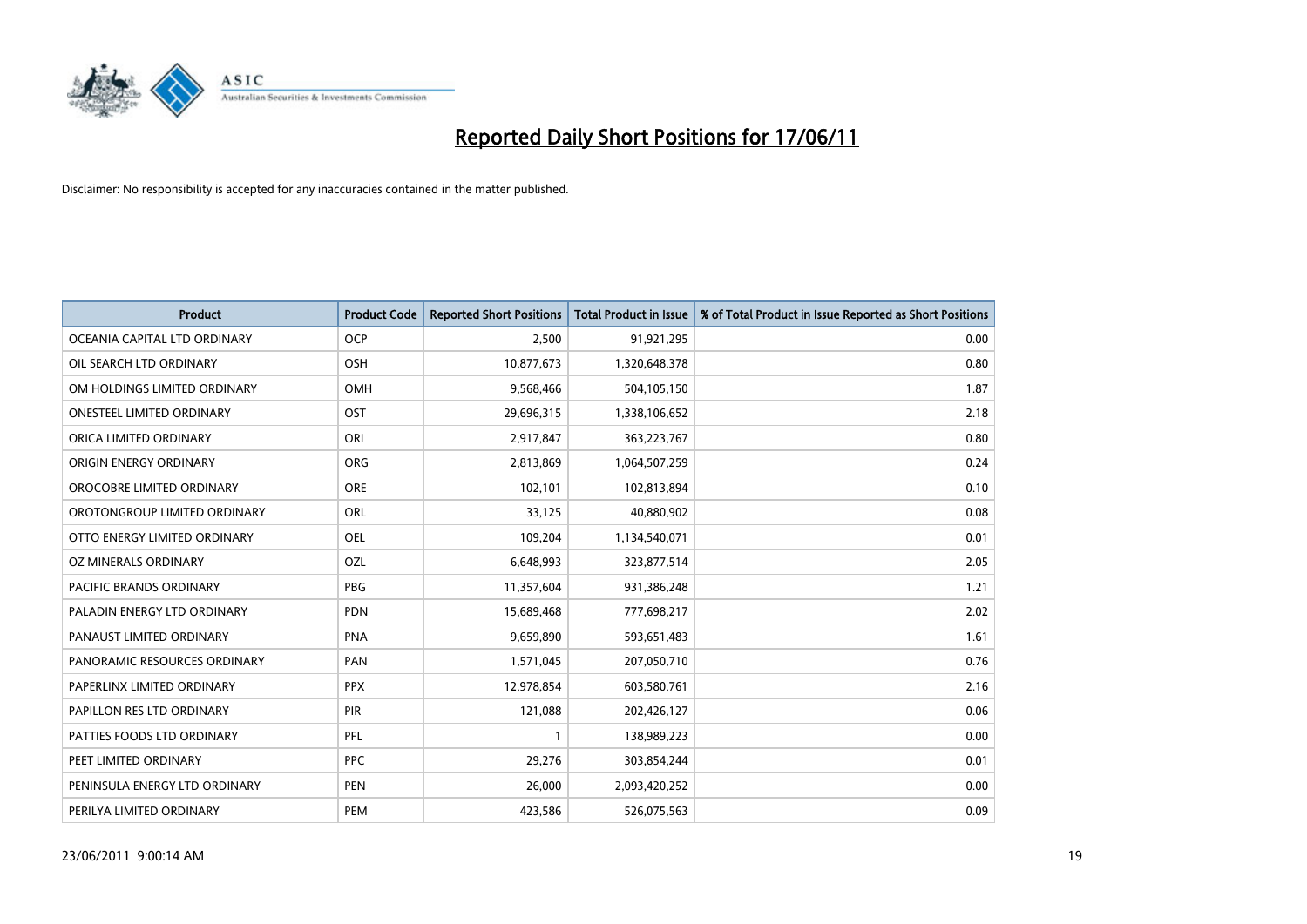

| <b>Product</b>                 | <b>Product Code</b> | <b>Reported Short Positions</b> | <b>Total Product in Issue</b> | % of Total Product in Issue Reported as Short Positions |
|--------------------------------|---------------------|---------------------------------|-------------------------------|---------------------------------------------------------|
| PERPETUAL LIMITED ORDINARY     | PPT                 | 2,655,426                       | 44,669,352                    | 5.94                                                    |
| PERSEUS MINING LTD ORDINARY    | PRU                 | 4,913,631                       | 425,017,088                   | 1.14                                                    |
| PETSEC ENERGY ORDINARY         | <b>PSA</b>          | 223,332                         | 231,283,622                   | 0.10                                                    |
| PHARMAXIS LTD ORDINARY         | <b>PXS</b>          | 1,996,802                       | 228,290,309                   | 0.87                                                    |
| PHOTON GROUP LTD ORDINARY      | PGA                 | 250,510                         | 1,540,886,866                 | 0.02                                                    |
| PLATINUM ASSET ORDINARY        | <b>PTM</b>          | 8,504,302                       | 561,347,878                   | 1.52                                                    |
| PLATINUM AUSTRALIA ORDINARY    | PLA                 | 5,157,425                       | 392,430,039                   | 1.32                                                    |
| PLATINUM CAPITAL LTD ORDINARY  | <b>PMC</b>          |                                 | 164,959,410                   | 0.00                                                    |
| PLUTON RESOURCES ORDINARY      | PLV                 | 186,435                         | 187,026,448                   | 0.10                                                    |
| PMP LIMITED ORDINARY           | <b>PMP</b>          | 57,583                          | 330,794,300                   | 0.01                                                    |
| PORT BOUVARD LIMITED ORDINARY  | PBD                 | 6,754                           | 593,868,295                   | 0.00                                                    |
| PRANA BIOTECHNOLOGY ORDINARY   | PBT                 | 871,750                         | 269,292,203                   | 0.32                                                    |
| PREMIER INVESTMENTS ORDINARY   | <b>PMV</b>          | 660,421                         | 155,062,831                   | 0.42                                                    |
| PRIMARY HEALTH CARE ORDINARY   | <b>PRY</b>          | 9,557,531                       | 497,409,803                   | 1.90                                                    |
| PRIME MEDIA GRP LTD ORDINARY   | <b>PRT</b>          | 17,125                          | 366,330,303                   | 0.00                                                    |
| PRIMEAG AUSTRALIA ORDINARY     | PAG                 | 100,000                         | 150,569,976                   | 0.07                                                    |
| PROGEN PHARMACEUTIC ORDINARY   | PGL                 | 151,596                         | 24,709,097                    | 0.61                                                    |
| PROGRAMMED ORDINARY            | <b>PRG</b>          | 399,082                         | 118,169,908                   | 0.32                                                    |
| PSIVIDA CORP CDI 1:1           | <b>PVA</b>          | 6,878                           | 8,891,730                     | 0.08                                                    |
| <b>QANTAS AIRWAYS ORDINARY</b> | QAN                 | 35,103,672                      | 2,265,123,620                 | 1.55                                                    |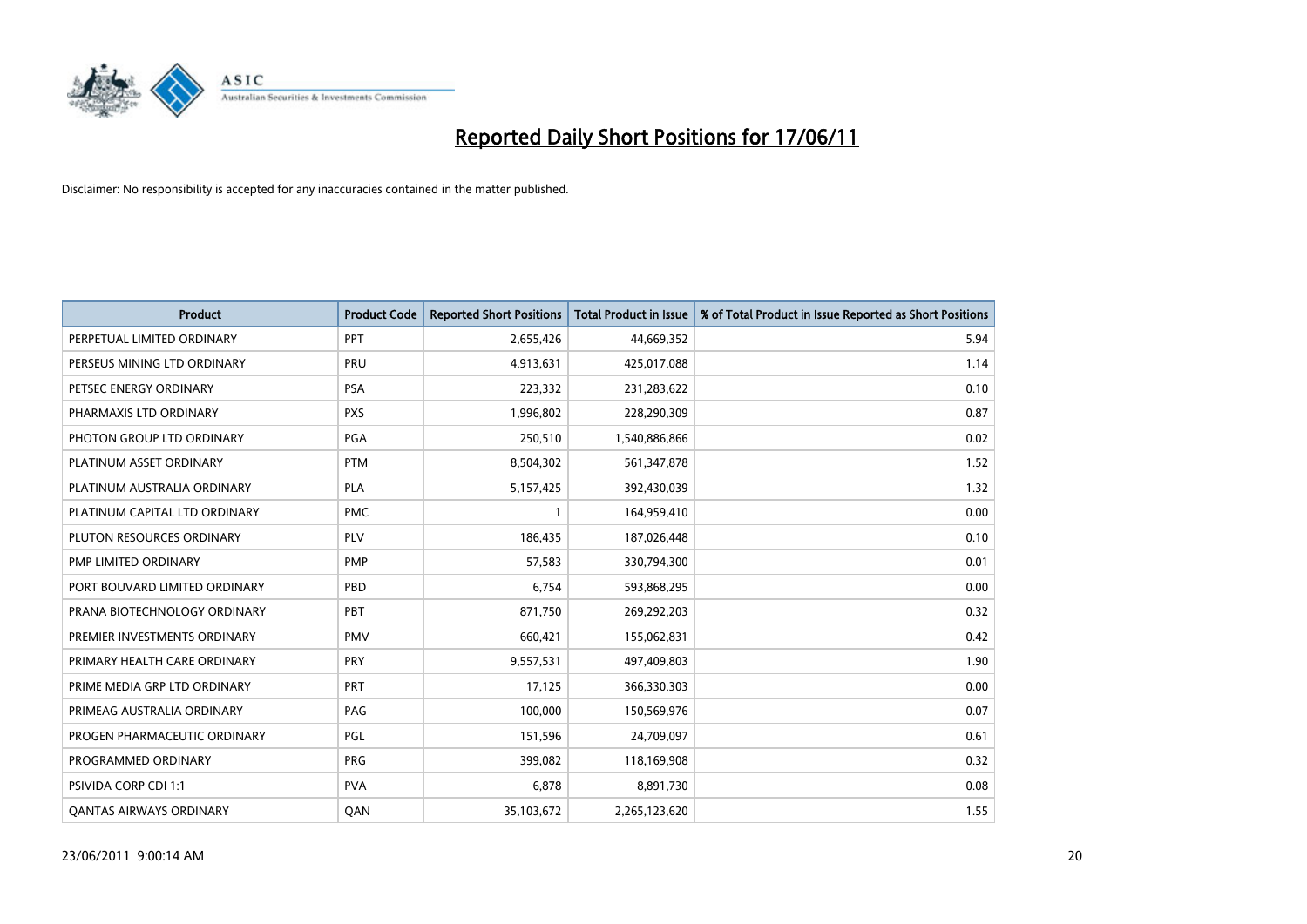

| <b>Product</b>                      | <b>Product Code</b> | <b>Reported Short Positions</b> | <b>Total Product in Issue</b> | % of Total Product in Issue Reported as Short Positions |
|-------------------------------------|---------------------|---------------------------------|-------------------------------|---------------------------------------------------------|
| OBE INSURANCE GROUP ORDINARY        | OBE                 | 18,725,117                      | 1,092,654,587                 | 1.67                                                    |
| OR NATIONAL LIMITED ORDINARY        | <b>ORN</b>          | 15,450,863                      | 2,440,000,000                 | 0.62                                                    |
| ORXPHARMA LTD ORDINARY              | <b>ORX</b>          | 17,180                          | 125,824,127                   | 0.01                                                    |
| RAMELIUS RESOURCES ORDINARY         | <b>RMS</b>          | 5,291,103                       | 291,767,215                   | 1.80                                                    |
| RAMSAY HEALTH CARE ORDINARY         | <b>RHC</b>          | 1,879,065                       | 202,081,252                   | 0.91                                                    |
| <b>RCR TOMLINSON ORDINARY</b>       | <b>RCR</b>          | 68.072                          | 131,985,172                   | 0.05                                                    |
| <b>REA GROUP ORDINARY</b>           | <b>REA</b>          | 67,840                          | 130,401,680                   | 0.04                                                    |
| RECKON LIMITED ORDINARY             | <b>RKN</b>          | 17,898                          | 133,384,060                   | 0.02                                                    |
| RED FORK ENERGY ORDINARY            | <b>RFE</b>          | 18,727                          | 269,769,853                   | 0.00                                                    |
| REDBANK ENERGY LTD ORDINARY         | <b>AEI</b>          | 13                              | 786,287                       | 0.00                                                    |
| REDFLEX HOLDINGS ORDINARY           | <b>RDF</b>          | 14,199                          | 110,345,599                   | 0.01                                                    |
| REED RESOURCES LTD ORDINARY         | <b>RDR</b>          | 455,781                         | 262,237,201                   | 0.17                                                    |
| <b>REGIS RESOURCES ORDINARY</b>     | <b>RRL</b>          | 2,732,940                       | 431,233,086                   | 0.62                                                    |
| RESMED INC CDI 10:1                 | <b>RMD</b>          | 14,282,332                      | 1,545,678,330                 | 0.92                                                    |
| <b>RESOLUTE MINING ORDINARY</b>     | <b>RSG</b>          | 7,503,919                       | 467,618,520                   | 1.60                                                    |
| RESOURCE AND INVEST. ORDINARY       | <b>RNI</b>          | 1,292                           | 124,579,308                   | 0.00                                                    |
| <b>RESOURCE GENERATION ORDINARY</b> | <b>RES</b>          | 272,235                         | 262,895,652                   | 0.11                                                    |
| RETAIL FOOD GROUP ORDINARY          | <b>RFG</b>          | 1,133                           | 107,788,918                   | 0.00                                                    |
| REVERSE CORP LIMITED ORDINARY       | <b>REF</b>          | 25,141                          | 92,382,175                    | 0.03                                                    |
| REX MINERALS LIMITED ORDINARY       | <b>RXM</b>          | 295,085                         | 152,438,879                   | 0.18                                                    |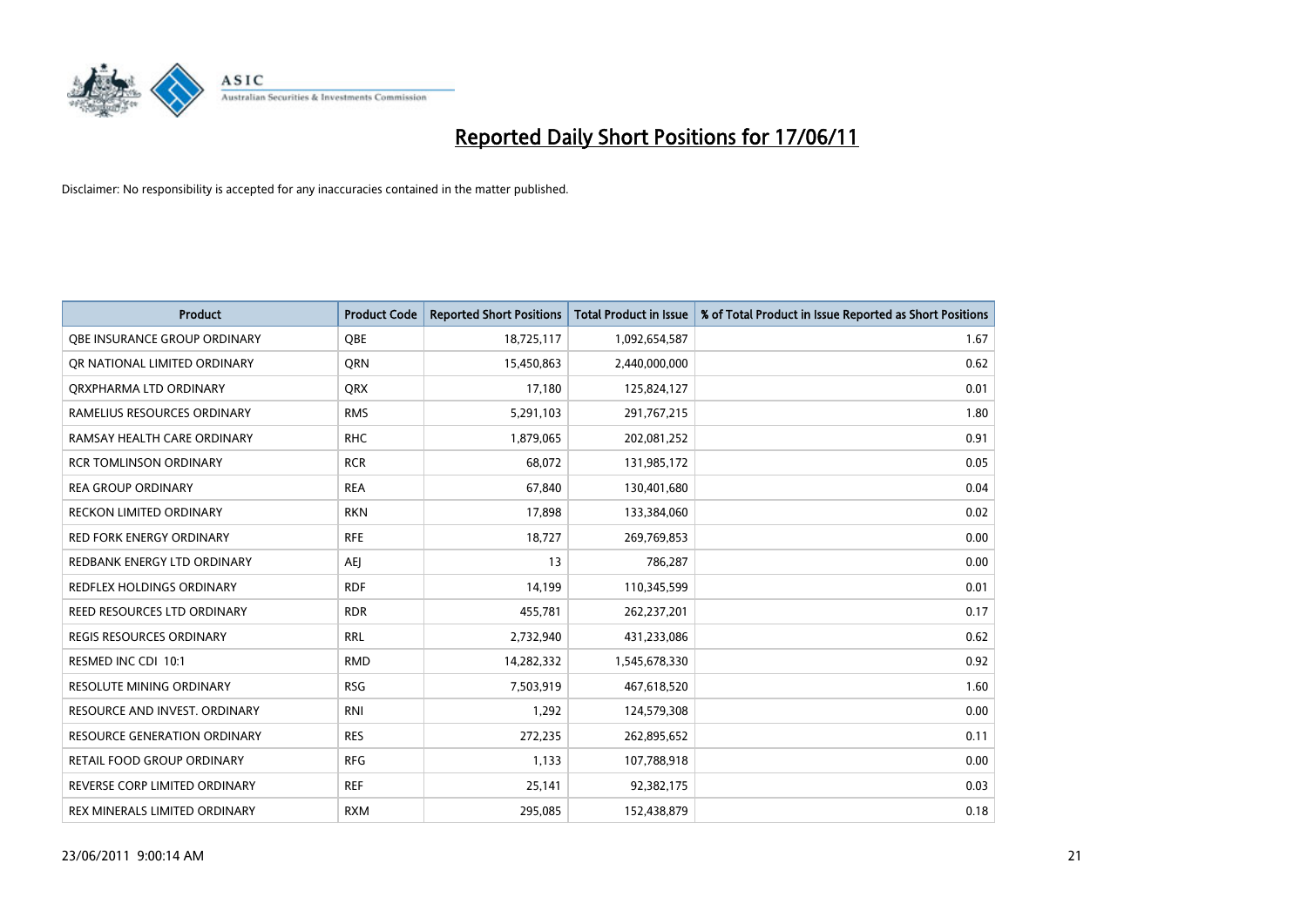

| <b>Product</b>                     | <b>Product Code</b> | <b>Reported Short Positions</b> | Total Product in Issue | % of Total Product in Issue Reported as Short Positions |
|------------------------------------|---------------------|---------------------------------|------------------------|---------------------------------------------------------|
| <b>RHG LIMITED ORDINARY</b>        | <b>RHG</b>          | 447,004                         | 318,745,978            | 0.13                                                    |
| RIALTO ENERGY ORDINARY             | <b>RIA</b>          | 447,117                         | 360,006,264            | 0.12                                                    |
| <b>RIDLEY CORPORATION ORDINARY</b> | <b>RIC</b>          | 809,655                         | 307,817,071            | 0.26                                                    |
| RIO TINTO LIMITED ORDINARY         | <b>RIO</b>          | 14,686,911                      | 435,758,720            | 3.35                                                    |
| <b>RIVERCITY MOTORWAY STAPLED</b>  | <b>RCY</b>          | 132,000                         | 957,010,115            | 0.01                                                    |
| RIVERSDALE MINING ORDINARY         | <b>RIV</b>          | 6,600                           | 244,431,186            | 0.00                                                    |
| ROBUST RESOURCES ORDINARY          | <b>ROL</b>          | 1,141,577                       | 84,944,097             | 1.34                                                    |
| ROC OIL COMPANY ORDINARY           | <b>ROC</b>          | 2,412,192                       | 713,254,560            | 0.32                                                    |
| ROYAL WOLF HOLDINGS ORDINARY       | <b>RWH</b>          | 60,000                          | 100,387,052            | 0.06                                                    |
| SAI GLOBAL LIMITED ORDINARY        | SAI                 | 136,607                         | 199,552,155            | 0.07                                                    |
| SALMAT LIMITED ORDINARY            | <b>SLM</b>          | 411,100                         | 159,780,299            | 0.26                                                    |
| SAMSON OIL & GAS LTD ORDINARY      | <b>SSN</b>          | 2,352,020                       | 1,727,586,909          | 0.14                                                    |
| SANDFIRE RESOURCES ORDINARY        | <b>SFR</b>          | 2,677,868                       | 148,384,969            | 1.78                                                    |
| <b>SANTOS LTD ORDINARY</b>         | <b>STO</b>          | 7,507,049                       | 877,955,664            | 0.84                                                    |
| SARACEN MINERAL ORDINARY           | <b>SAR</b>          | 507,897                         | 492,151,415            | 0.10                                                    |
| SEDGMAN LIMITED ORDINARY           | <b>SDM</b>          | 488,058                         | 209,752,689            | 0.23                                                    |
| SEEK LIMITED ORDINARY              | <b>SEK</b>          | 11,741,173                      | 336,584,488            | 3.48                                                    |
| SELECT HARVESTS ORDINARY           | <b>SHV</b>          | 272,119                         | 56,226,960             | 0.48                                                    |
| SENETAS CORPORATION ORDINARY       | <b>SEN</b>          | 756,999                         | 463,105,195            | 0.16                                                    |
| SENEX ENERGY LIMITED ORDINARY      | SXY                 | 120,510                         | 756,747,445            | 0.02                                                    |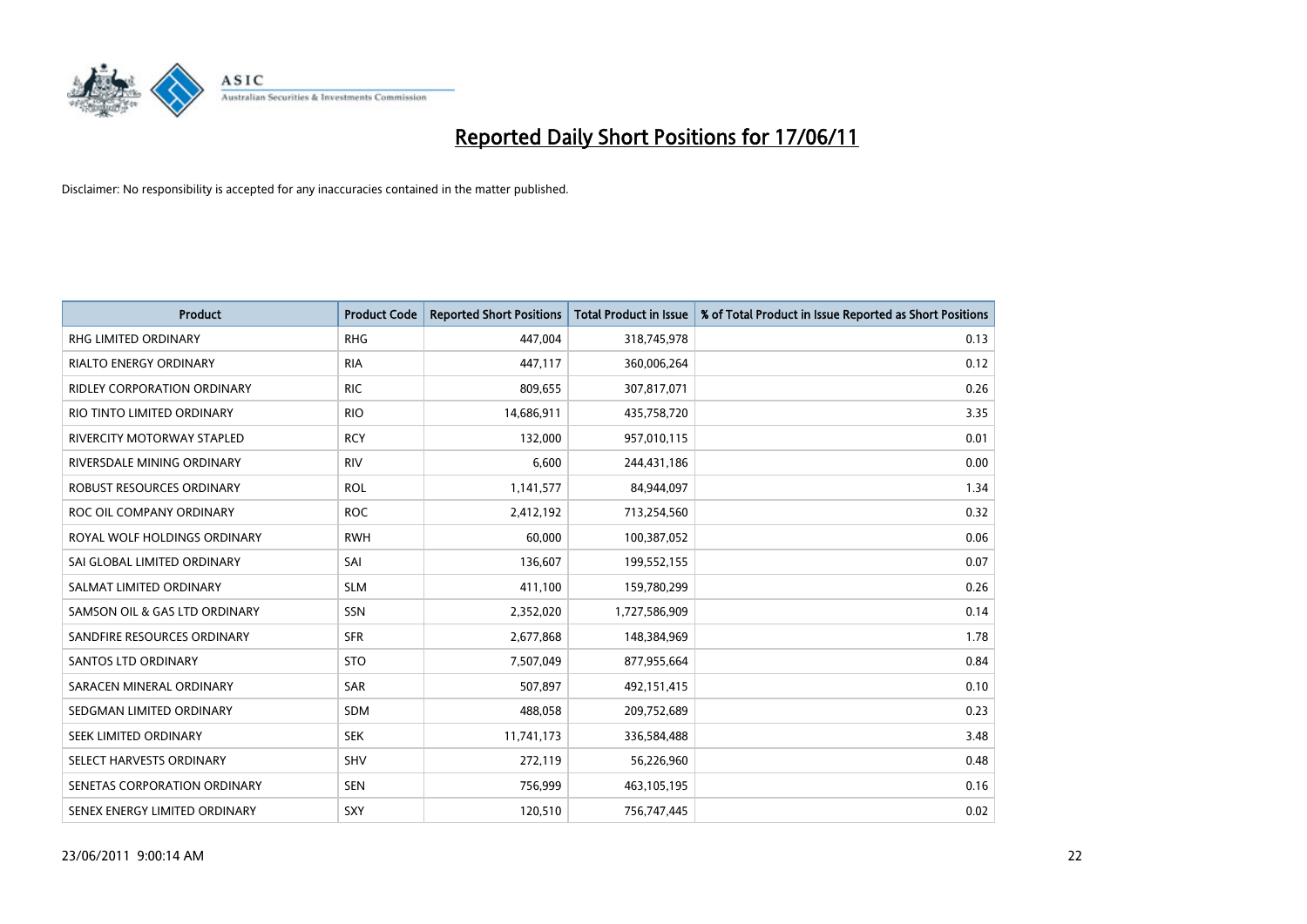

| <b>Product</b>                           | <b>Product Code</b> | <b>Reported Short Positions</b> | <b>Total Product in Issue</b> | % of Total Product in Issue Reported as Short Positions |
|------------------------------------------|---------------------|---------------------------------|-------------------------------|---------------------------------------------------------|
| SERVCORP LIMITED ORDINARY                | SRV                 | 298,878                         | 98,440,807                    | 0.30                                                    |
| SERVICE STREAM ORDINARY                  | <b>SSM</b>          | 410,640                         | 283,418,867                   | 0.14                                                    |
| SEVEN GROUP HOLDINGS ORDINARY            | <b>SVW</b>          | 810,939                         | 306,410,281                   | 0.25                                                    |
| SEVEN WEST MEDIA LTD ORDINARY            | <b>SWM</b>          | 4,812,193                       | 610,327,899                   | 0.77                                                    |
| SHAW RIVER RESOURCES ORDINARY            | <b>SRR</b>          | 57,159                          | 451,657,803                   | 0.01                                                    |
| SIGMA PHARMACEUTICAL ORDINARY            | <b>SIP</b>          | 16,812,512                      | 1,178,626,572                 | 1.40                                                    |
| SILEX SYSTEMS ORDINARY                   | <b>SLX</b>          | 301,634                         | 170,133,997                   | 0.17                                                    |
| SILVER LAKE RESOURCE ORDINARY            | <b>SLR</b>          | 72,214                          | 178,882,838                   | 0.03                                                    |
| SIMS METAL MGMT LTD ORDINARY             | SGM                 | 3,408,877                       | 205,393,914                   | 1.63                                                    |
| SINGAPORE TELECOMM. CHESS DEPOSITARY INT | SGT                 | 5,169,770                       | 212,756,917                   | 2.44                                                    |
| SIRTEX MEDICAL ORDINARY                  | <b>SRX</b>          | 1,000                           | 55,768,136                    | 0.00                                                    |
| SKILLED GROUP LTD ORDINARY               | <b>SKE</b>          | 36,917                          | 233,089,776                   | 0.01                                                    |
| SKY NETWORK ORDINARY                     | SKT                 | 4,000                           | 389,139,785                   | 0.00                                                    |
| SMS MANAGEMENT, ORDINARY                 | SMX                 | 255,403                         | 67,765,118                    | 0.37                                                    |
| SONIC HEALTHCARE ORDINARY                | <b>SHL</b>          | 5,181,945                       | 388,429,875                   | 1.33                                                    |
| SOUL PATTINSON (W.H) ORDINARY            | SOL                 | 51,935                          | 238,640,580                   | 0.03                                                    |
| SOUTH BOULDER MINES ORDINARY             | <b>STB</b>          | 4,126                           | 86,115,688                    | 0.00                                                    |
| SP AUSNET STAPLED SECURITIES             | SPN                 | 5,161,083                       | 2,795,115,439                 | 0.17                                                    |
| SPARK INFRASTRUCTURE STAPLED NOTE & UNIT | SKI                 | 13,361,973                      | 1,326,734,264                 | 1.00                                                    |
| SPDR 200 FUND ETF UNITS                  | <b>STW</b>          | 8                               | 50,339,159                    | 0.00                                                    |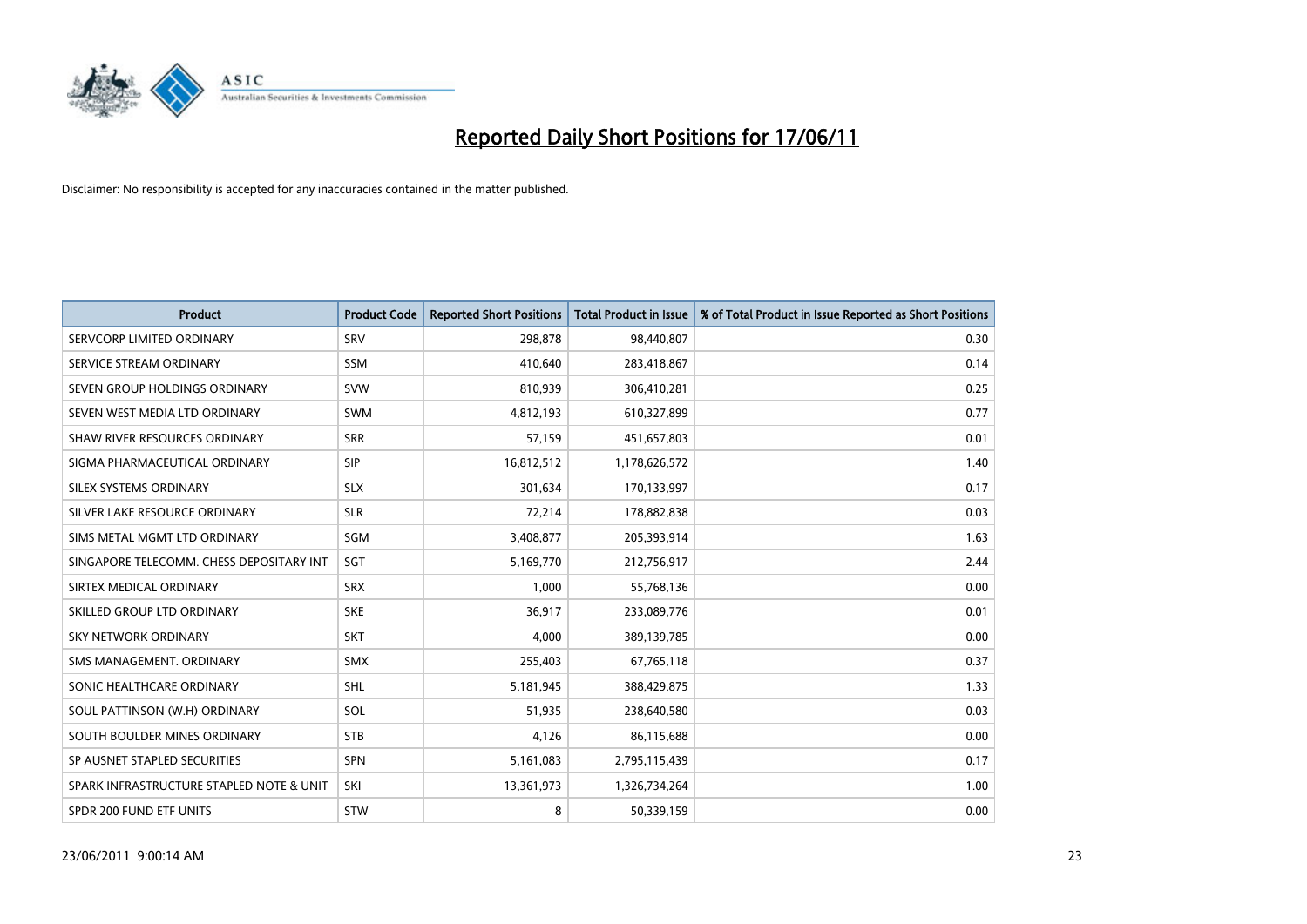

| <b>Product</b>                | <b>Product Code</b> | <b>Reported Short Positions</b> | <b>Total Product in Issue</b> | % of Total Product in Issue Reported as Short Positions |
|-------------------------------|---------------------|---------------------------------|-------------------------------|---------------------------------------------------------|
| SPECIALTY FASHION ORDINARY    | <b>SFH</b>          | 613,565                         | 191,786,121                   | 0.32                                                    |
| SPOTLESS GROUP LTD ORDINARY   | <b>SPT</b>          | 2,359,228                       | 262,766,725                   | 0.89                                                    |
| ST BARBARA LIMITED ORDINARY   | SBM                 | 4,795,451                       | 325,615,389                   | 1.46                                                    |
| STAGING CONNECTIONS ORDINARY  | <b>STG</b>          | 2,917,189                       | 78,317,726                    | 3.72                                                    |
| STANMORE COAL LTD ORDINARY    | <b>SMR</b>          | 17,231                          | 88,270,738                    | 0.02                                                    |
| STARPHARMA HOLDINGS ORDINARY  | <b>SPL</b>          | 211,698                         | 247,743,578                   | 0.08                                                    |
| STH AMERICAN COR LTD ORDINARY | SAY                 | 9,200                           | 245,846,493                   | 0.00                                                    |
| STHN CROSS MEDIA ORDINARY     | SXL                 | 5,018,902                       | 705,712,186                   | 0.70                                                    |
| STOCKLAND UNITS/ORD STAPLED   | <b>SGP</b>          | 11,494,029                      | 2,383,036,717                 | 0.48                                                    |
| STRAITS RES LTD. ORDINARY     | SRO                 | 7,788,034                       | 324,655,749                   | 2.38                                                    |
| STW COMMUNICATIONS ORDINARY   | SGN                 | 306,296                         | 364,310,964                   | 0.08                                                    |
| SUN RESOURCES NL ORDINARY     | <b>SUR</b>          | 25,000                          | 444,369,734                   | 0.01                                                    |
| SUNCORP GROUP LTD ORDINARY    | <b>SUN</b>          | 10,210,393                      | 1,286,600,980                 | 0.77                                                    |
| SUNDANCE ENERGY ORDINARY      | <b>SEA</b>          | 115,199                         | 276,709,585                   | 0.04                                                    |
| SUNDANCE RESOURCES ORDINARY   | <b>SDL</b>          | 18,476,116                      | 2,870,657,169                 | 0.63                                                    |
| SUNLAND GROUP LTD ORDINARY    | <b>SDG</b>          | 71,253                          | 224,881,794                   | 0.03                                                    |
| SUPER RET REP LTD ORDINARY    | SUL                 | 110,858                         | 130,018,739                   | 0.09                                                    |
| SWICK MINING ORDINARY         | <b>SWK</b>          | 158,596                         | 236,724,970                   | 0.07                                                    |
| SYMEX HOLDINGS ORDINARY       | <b>SYM</b>          | 6,633                           | 189,166,670                   | 0.00                                                    |
| TABCORP HOLDINGS LTD ORDINARY | <b>TAH</b>          | 3,832,891                       | 688,019,737                   | 0.56                                                    |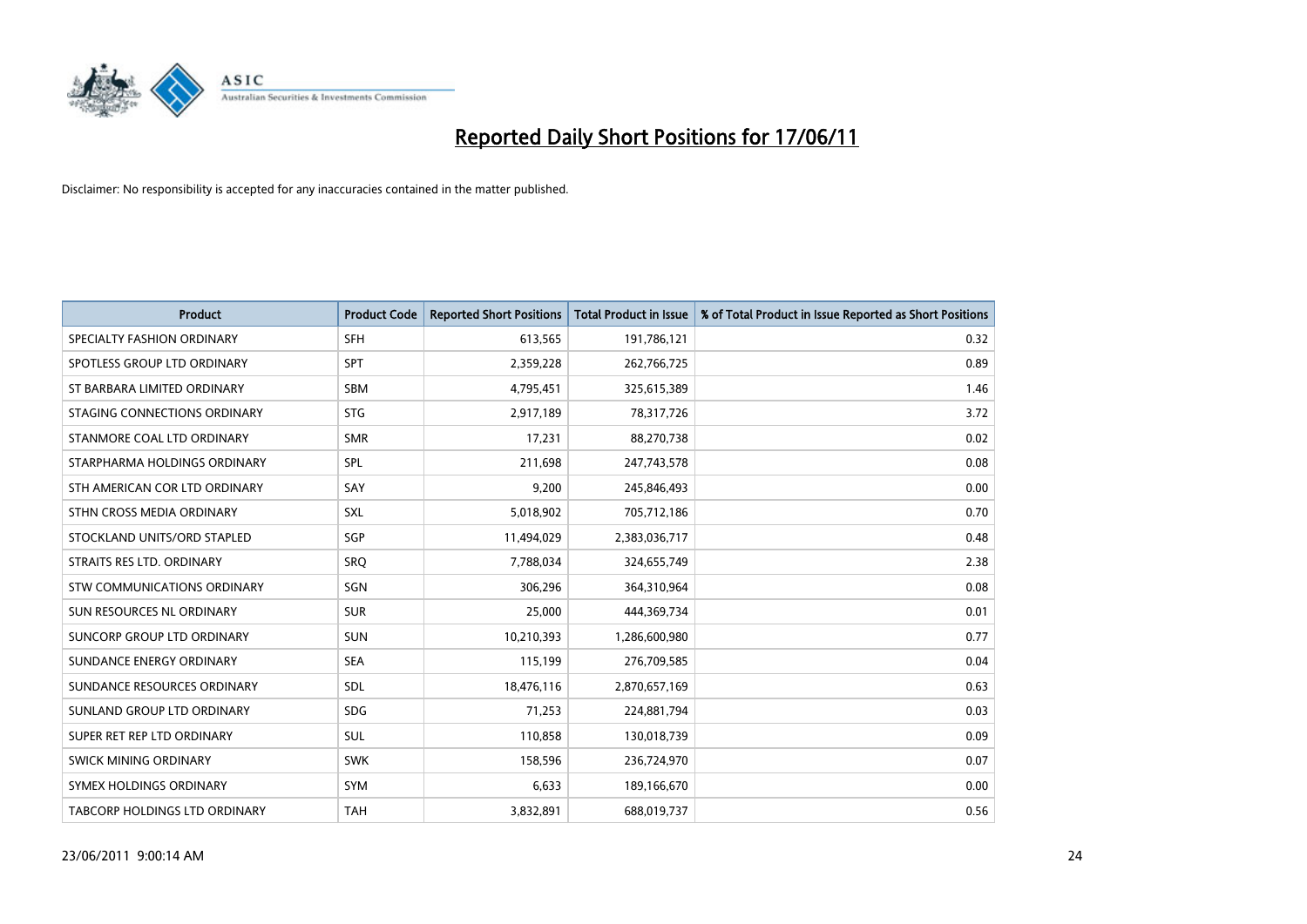

| <b>Product</b>                       | <b>Product Code</b> | <b>Reported Short Positions</b> | <b>Total Product in Issue</b> | % of Total Product in Issue Reported as Short Positions |
|--------------------------------------|---------------------|---------------------------------|-------------------------------|---------------------------------------------------------|
| <b>TALENT2 INTERNATION ORDINARY</b>  | <b>TWO</b>          | 105,491                         | 144,422,121                   | 0.07                                                    |
| TALISMAN MINING ORDINARY             | <b>TLM</b>          | 29                              | 130,438,627                   | 0.00                                                    |
| TANAMI GOLD NL ORDINARY              | <b>TAM</b>          | 82.962                          | 260,997,677                   | 0.03                                                    |
| TAP OIL LIMITED ORDINARY             | <b>TAP</b>          | 512,938                         | 240,967,311                   | 0.21                                                    |
| TASSAL GROUP LIMITED ORDINARY        | <b>TGR</b>          | 71,260                          | 146,304,404                   | 0.04                                                    |
| <b>TATTS GROUP LTD ORDINARY</b>      | <b>TTS</b>          | 14,263,163                      | 1,318,683,208                 | 1.11                                                    |
| <b>TECHNOLOGY ONE ORDINARY</b>       | <b>TNE</b>          | 80,037                          | 303,119,455                   | 0.03                                                    |
| TELECOM CORPORATION ORDINARY         | <b>TEL</b>          | 30,005,581                      | 1,924,665,206                 | 1.56                                                    |
| TELSTRA CORPORATION, ORDINARY        | <b>TLS</b>          | 58,447,648                      | 12,443,074,357                | 0.46                                                    |
| TEN NETWORK HOLDINGS ORDINARY        | <b>TEN</b>          | 38,274,662                      | 1,045,236,720                 | 3.65                                                    |
| TERANGA GOLD CORP CDI 1:1            | <b>TGZ</b>          | 296,429                         | 152,308,821                   | 0.17                                                    |
| TEXON PETROLEUM LTD ORDINARY         | <b>TXN</b>          | 5,523                           | 242,539,848                   | 0.00                                                    |
| TFS CORPORATION LTD ORDINARY         | <b>TFC</b>          | 79,951                          | 275,789,494                   | 0.03                                                    |
| THE REJECT SHOP ORDINARY             | <b>TRS</b>          | 814,022                         | 26,033,570                    | 3.12                                                    |
| THOR MINING PLC CHESS DEPOSITARY 1:1 | <b>THR</b>          | 2,307                           | 222,489,120                   | 0.00                                                    |
| THORN GROUP LIMITED ORDINARY         | <b>TGA</b>          | 2,363                           | 129,858,924                   | 0.00                                                    |
| THORN GROUP LIMITED RIGHTS 23-JUN-11 | <b>TGAR</b>         | 859                             | 16,232,366                    | 0.01                                                    |
| TIGER RESOURCES ORDINARY             | <b>TGS</b>          | 202,744                         | 669,035,549                   | 0.03                                                    |
| TIMBERCORP LIMITED ORDINARY          | <b>TIM</b>          | 90,074                          | 352,071,429                   | 0.02                                                    |
| TISHMAN SPEYER UNITS                 | <b>TSO</b>          | 62,427                          | 338,440,904                   | 0.02                                                    |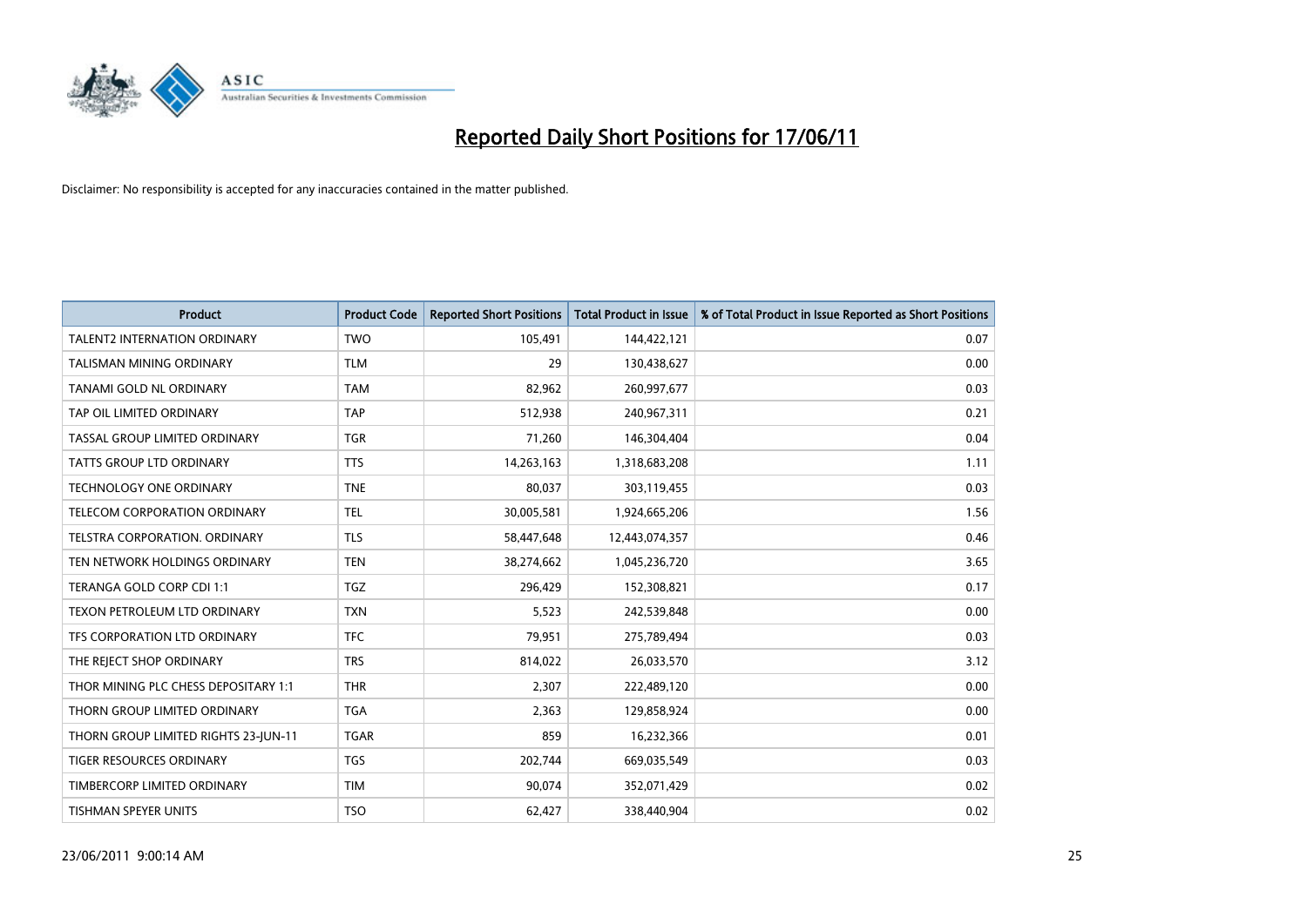

| <b>Product</b>                            | <b>Product Code</b> | <b>Reported Short Positions</b> | Total Product in Issue | % of Total Product in Issue Reported as Short Positions |
|-------------------------------------------|---------------------|---------------------------------|------------------------|---------------------------------------------------------|
| TNG LIMITED ORDINARY                      | <b>TNG</b>          | 4,321                           | 284,803,062            | 0.00                                                    |
| TOLL HOLDINGS LTD ORDINARY                | <b>TOL</b>          | 23,651,678                      | 710,128,531            | 3.32                                                    |
| TORO ENERGY LIMITED ORDINARY              | <b>TOE</b>          | 35,404                          | 964,936,676            | 0.00                                                    |
| TOWER LIMITED ORDINARY                    | <b>TWR</b>          | 690,519                         | 263,603,448            | 0.26                                                    |
| TOX FREE SOLUTIONS ORDINARY               | <b>TOX</b>          | 32,988                          | 92,630,478             | 0.03                                                    |
| TPG TELECOM LIMITED ORDINARY              | <b>TPM</b>          | 3,513,365                       | 783,481,644            | 0.45                                                    |
| TRANSFIELD SERV INFR STAPLED SECURITIES   | <b>TSI</b>          | 68,187                          | 438,756,421            | 0.02                                                    |
| TRANSFIELD SERVICES ORDINARY              | <b>TSE</b>          | 7,527,188                       | 549,715,957            | 1.36                                                    |
| TRANSPACIFIC INDUST, ORDINARY             | <b>TPI</b>          | 10,095,476                      | 960,638,735            | 1.04                                                    |
| TRANSURBAN GROUP TRIPLE STAPLED SEC.      | <b>TCL</b>          | 3,508,338                       | 1,443,543,731          | 0.24                                                    |
| TREASURY WINE ESTATE ORDINARY             | <b>TWE</b>          | 9,513,244                       | 647,227,144            | 1.48                                                    |
| TRINITY GROUP STAPLED SECURITIES          | <b>TCO</b>          | 3,419                           | 203,405,927            | 0.00                                                    |
| TROY RESOURCES NL ORDINARY                | <b>TRY</b>          | 22,579                          | 87,970,323             | 0.02                                                    |
| UGL LIMITED ORDINARY                      | UGL                 | 5,608,926                       | 166,047,171            | 3.38                                                    |
| UNILIFE CORPORATION CDI US PROHIBITED     | <b>UNS</b>          | 612,857                         | 272,900,039            | 0.22                                                    |
| UXC LIMITED ORDINARY                      | <b>UXC</b>          | 3,699                           | 305,789,718            | 0.00                                                    |
| VALAD PROPERTY GROUP STAPLED US PROHIBIT. | <b>VPG</b>          | 2,907,161                       | 115,108,116            | 2.53                                                    |
| <b>VDM GROUP LIMITED ORDINARY</b>         | <b>VMG</b>          | 11,116                          | 193,127,749            | 0.01                                                    |
| <b>VENTURE MINERALS ORDINARY</b>          | <b>VMS</b>          | 136,089                         | 221,093,592            | 0.06                                                    |
| VIRGIN BLUE HOLDINGS ORDINARY             | <b>VBA</b>          | 42,027,682                      | 2,210,197,600          | 1.88                                                    |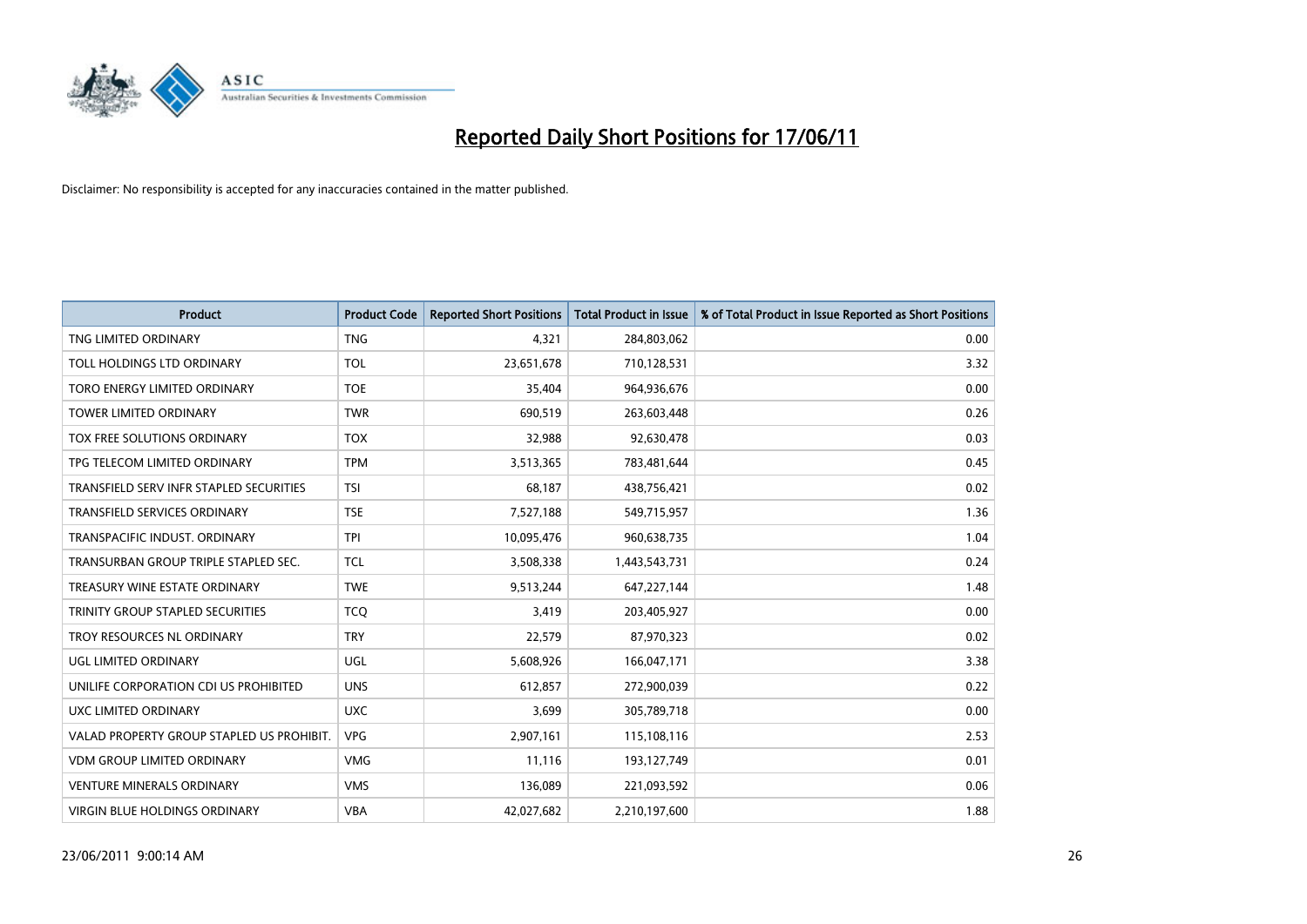

| Product                                  | <b>Product Code</b> | <b>Reported Short Positions</b> | <b>Total Product in Issue</b> | % of Total Product in Issue Reported as Short Positions |
|------------------------------------------|---------------------|---------------------------------|-------------------------------|---------------------------------------------------------|
| <b>VISION GROUP HLDGS ORDINARY</b>       | <b>VGH</b>          | 78,000                          | 74,197,532                    | 0.11                                                    |
| VITA GROUP LTD ORDINARY                  | <b>VTG</b>          | 75,190                          | 142,499,800                   | 0.05                                                    |
| VITERRA INC CDI 1:1                      | <b>VTA</b>          | 3,828                           | 68,629,939                    | 0.01                                                    |
| <b>WATPAC LIMITED ORDINARY</b>           | <b>WTP</b>          | 69,159                          | 183,341,382                   | 0.02                                                    |
| <b>WDS LIMITED ORDINARY</b>              | <b>WDS</b>          | 701                             | 144,055,662                   | 0.00                                                    |
| WEBJET LIMITED ORDINARY                  | <b>WEB</b>          | 424,366                         | 76,654,002                    | 0.56                                                    |
| <b>WESFARMERS LIMITED ORDINARY</b>       | <b>WES</b>          | 20,208,318                      | 1,005,426,682                 | 1.99                                                    |
| WESFARMERS LIMITED PARTIALLY PROTECTED   | <b>WESN</b>         | 74,233                          | 151,645,480                   | 0.03                                                    |
| <b>WESTERN AREAS NL ORDINARY</b>         | <b>WSA</b>          | 5,913,039                       | 179,735,899                   | 3.29                                                    |
| WESTERN DESERT RES. ORDINARY             | <b>WDR</b>          | 948                             | 166,684,138                   | 0.00                                                    |
| WESTFIELD GROUP ORD/UNIT STAPLED SEC     | <b>WDC</b>          | 11,059,184                      | 2,308,988,539                 | 0.46                                                    |
| <b>WESTFIELD RETAIL TST UNIT STAPLED</b> | <b>WRT</b>          | 34,229,272                      | 3,054,166,195                 | 1.13                                                    |
| WESTPAC BANKING CORP ORDINARY            | <b>WBC</b>          | 25,502,597                      | 3,009,664,751                 | 0.81                                                    |
| WHITE ENERGY COMPANY ORDINARY            | <b>WEC</b>          | 11,311,349                      | 316,104,241                   | 3.58                                                    |
| WHITEHAVEN COAL ORDINARY                 | <b>WHC</b>          | 2,593,688                       | 493,800,069                   | 0.52                                                    |
| WHK GROUP LIMITED ORDINARY               | <b>WHG</b>          | 94,231                          | 265,142,652                   | 0.03                                                    |
| WILDHORSE ENERGY ORDINARY                | <b>WHE</b>          | 50,779                          | 227,117,335                   | 0.02                                                    |
| WOODSIDE PETROLEUM ORDINARY              | <b>WPL</b>          | 2,514,621                       | 793,229,820                   | 0.32                                                    |
| WOOLWORTHS LIMITED ORDINARY              | <b>WOW</b>          | 5,458,462                       | 1,216,483,670                 | 0.44                                                    |
| <b>WORLEYPARSONS LTD ORDINARY</b>        | <b>WOR</b>          | 5,298,345                       | 241,665,644                   | 2.17                                                    |